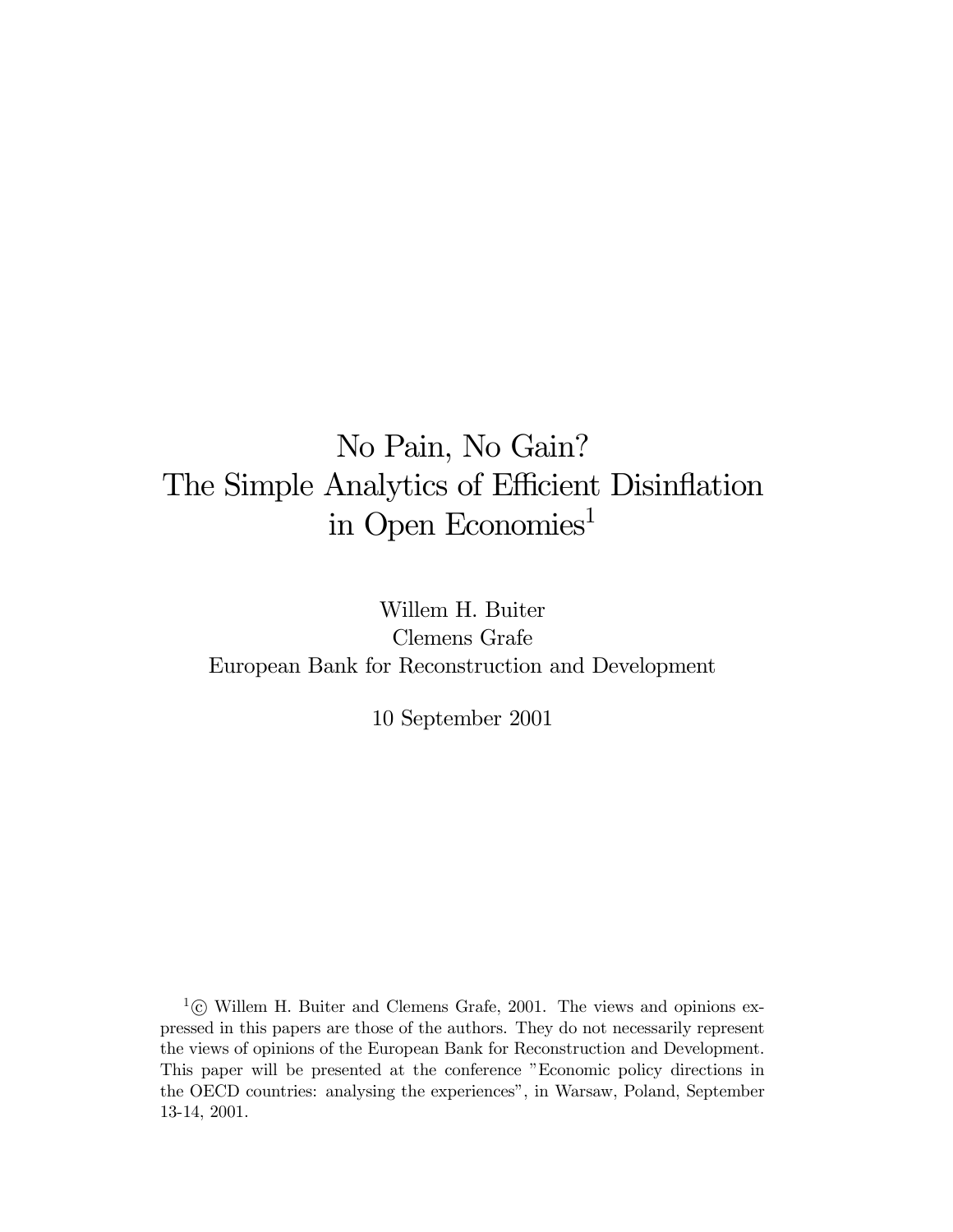#### Abstract

|The paper studies the design of efficient disinflation programmes in open economies using the *sacrifice ratio*, that is, the *cumulative* additional unemployment or cumulative lost output required to achieve a one percent sustained reduction in the rate of inflation, as the metric of efficiency. The 'new Keynesian' Phillips curve first proposed by Calvo has a zero sacrifice ratio: costless disinflation is possible, because the inflation process is purely forward-looking. There is inertia or rigidity in the price level but not in the rate of inflation.

More interesting inflation kernels for which current inflation is partly forward-looking and partly back-ward looking have a positive sacrifice ratio. Real exchange rate appreciation early in the disinflation process may raise the sacrifice ratio relative to a policy that keeps the real exchange rate constant. The sacrifice ratio is lower under gradualism than under 'cold turkey'. Efficient disinflation policies may, however, be time-inconsistent and therefore not credible.

Key words: sacrifice ratio; disinflation; new Keynesian Phillips curve.

JEL Classification: E31, F41

Willem H. Buiter, European Bank for Reconstruction and Development, One Exchange Square, London EC2A 2JN, UK. Tel.:#44-20-73386805; Fax.: #44-20-73386110; e-mail: buiterw@ebrd.com

Clemens Grafe, European Bank for Reconstruction and Development, One Exchange Square, London EC2A 2JN, UK. Tel.:#44-20-73386037; Fax.: #44-20-73386110; e-mail: grafec@ebrd.com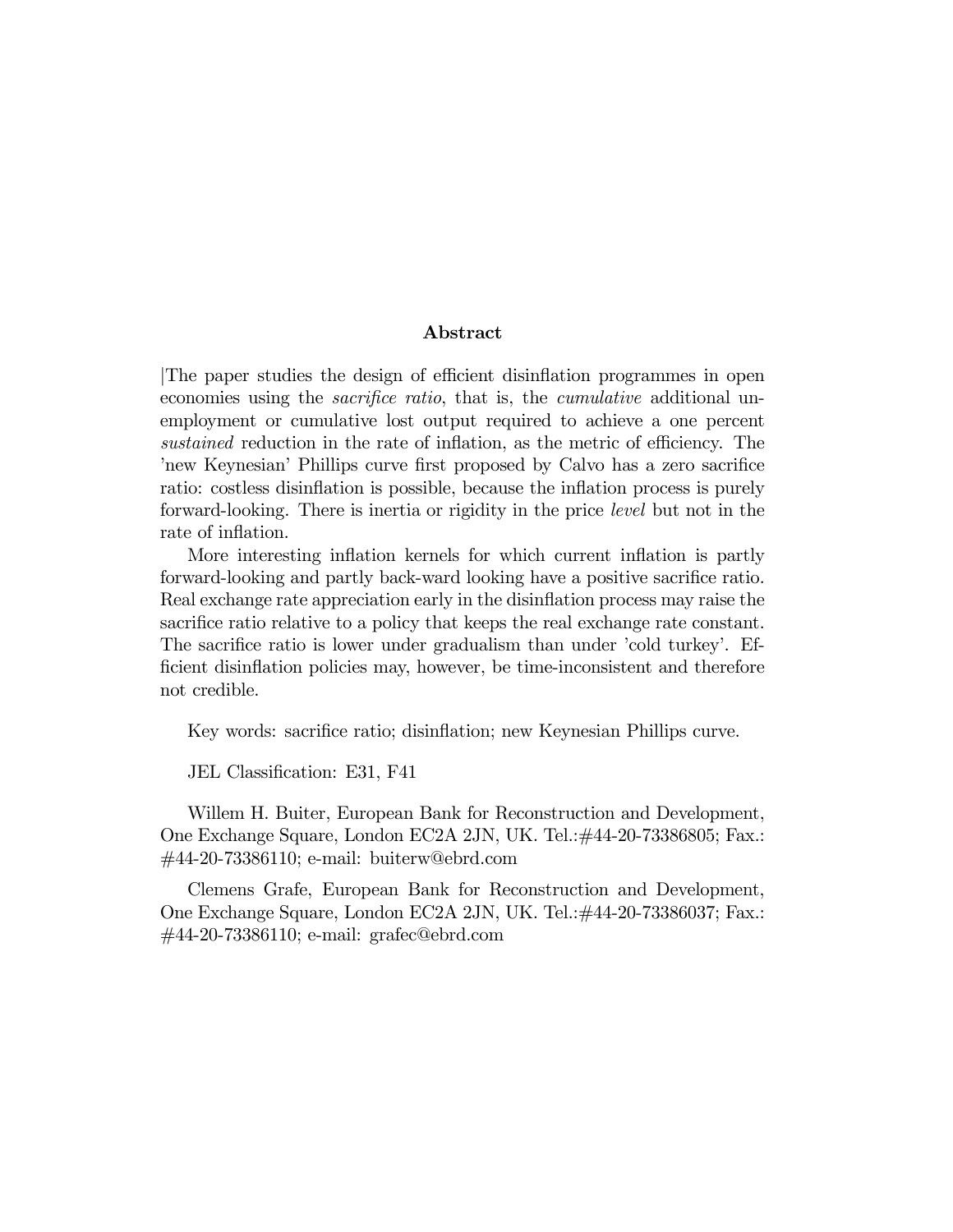### 1 Introduction

The purpose of this paper is to explore what the literature of the past 40 odd years can tell us about the design of efficient disinflation programmes in open economies suffering from moderate inflation. The analysis is restricted to those implications that can be drawn solely from a consideration of the wage and price inflation 'block'- what we shall call the *inflation kernel*. Surprisingly, it turns out that it is possible to say quite a bit about the cost of disinflation, and about ways of minimising that cost, simply by considering the inflation kernel. Other conclusions, for instance those related to the role of the exchange rate in the disinflation process can be reached on the basis of the inflation kernel plus a rather uncontroversial assumption about the long-run relationship between inflation and the value of the real exchange rate.

Because of this focus on the inflation kernel, there is no scope for considering such key issues as the institutional arrangement for the conduct of monetary and fiscal policy - central bank operational and/or target independence, budgetary rules etc. Nevertheless, our analysis does point to possible problems, when the inflation process is at least in part forward-looking, with the credibility of policy announcements and with the ability to commitment to effective policy rules.

The paper studies how different kinds of nominal rigidities (price level inertia and inflation inertia) should affect the design of efficient disinflation strategies. Efficiency is measured by the sacrifice ratio, the undiscounted cumulative additional unemployment incurred (or output lost) in order to achieve a given sustained reduction in the rate of inflation. The various models of the inflation process considered in what follows are assumed to be structurally invariant under the kind of disinflation policies (or policy rules) considered in the paper. This assumption of a constant structure means that we must limit, in our interpretation of the models' properties, the range of inflationary experiences that we can hope to shed light on. With the possible exception of the New Classical model (and possibly of the New Keynesian model as well), the models studies here are only useful for the study of low and moderate inflations or deflations. For practical purposes, low inflation means any rate below 5% per annum, and moderate anything below, say, 20% or 25% per annum. High inflation, let alone hyperinflation, would destroy the nominal rigidities in the wage and price contracting processes that are central in what follows. During periods of high inflation or hyperinflation, the coefficients representing the structural dependence of current inflation on past inflation would turn out to be endogenous variables rather than constant parameters. If there are fixed costs associated with changing the frequency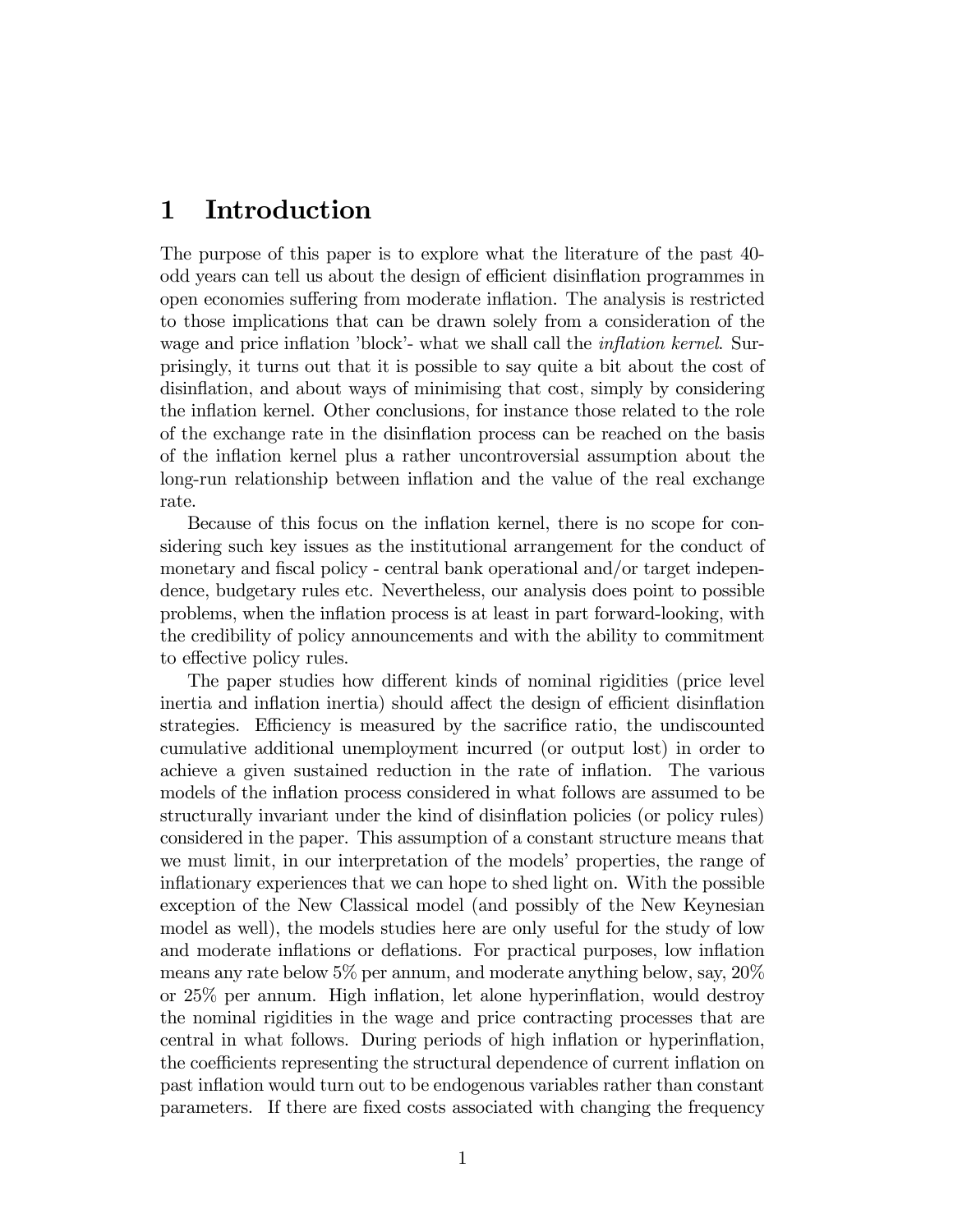with which wage and price contracts are revised, or with changing the way prices and wages are mapped from the economic environment within which firms and workers operate, the constancy assumed for the parameters in our models can be assumed to reflect threshold effects: unless inflation is assumed to rise sufficiently high for a sufficiently long period of time, the contracting structure remains constant.

The paper considers a sequence of models, differentiated only by the nature of the core inflation process, that is, by the specification of the augmentation term in a conventional-looking price Phillips curve. First, we consider a number of backward-looking core inflation processes: exogenous, static, adaptive and generalised adaptive. Next comes the New Classical Phillips curve or supply function. Here the gap between the actual and the natural rate of unemployment depends on the current price surprise. Expectations are rational. Finally we consider core inflation processes which imply that current inflation is a function both of past inflation and of anticipated future inflation. We shall call these 'mixed models'. This includes the New Keynesian Phillips curve as the special case for which current inflation depends on anticipated future inflation but not on lagged inflation. There are interesting differences within the class of mixed models between those for which the weight on future anticipated inflation exceeds that on past inflation ('mainly forward-looking mixed models) and those for which the opposite holds. For the mainly backward-looking mixed model - the model we consider to be the most relevant and interesting for policy purposes - there is an interesting conflict between efficient and credible disinflation strategies. Finally, we consider the effect on the sacrifice ratio of hysteresis in the natural rate of unemployment.

# 2 Wage and Price Dynamics in an Open Economy

We base our analysis on a *prima-facie* old-fashioned augmented Phillips curve model of an open economy. It turns out that both the New-Classical and the New-Keynesian inflation kernels are special cases of the final, quasi-reduced form of our model. We start with a conventional wage Phillips curve. Money wage inflation depends inversely on the unemployment rate,  $u$ , our index of deflationary pressure in the labour market. Money wage inflation also changes one-for-one with 'core inflation'. A vast range of alternative views on the nature of the wage-price process can be characterised transparently through different interpretations and specifications of 'core inflation'. 'Core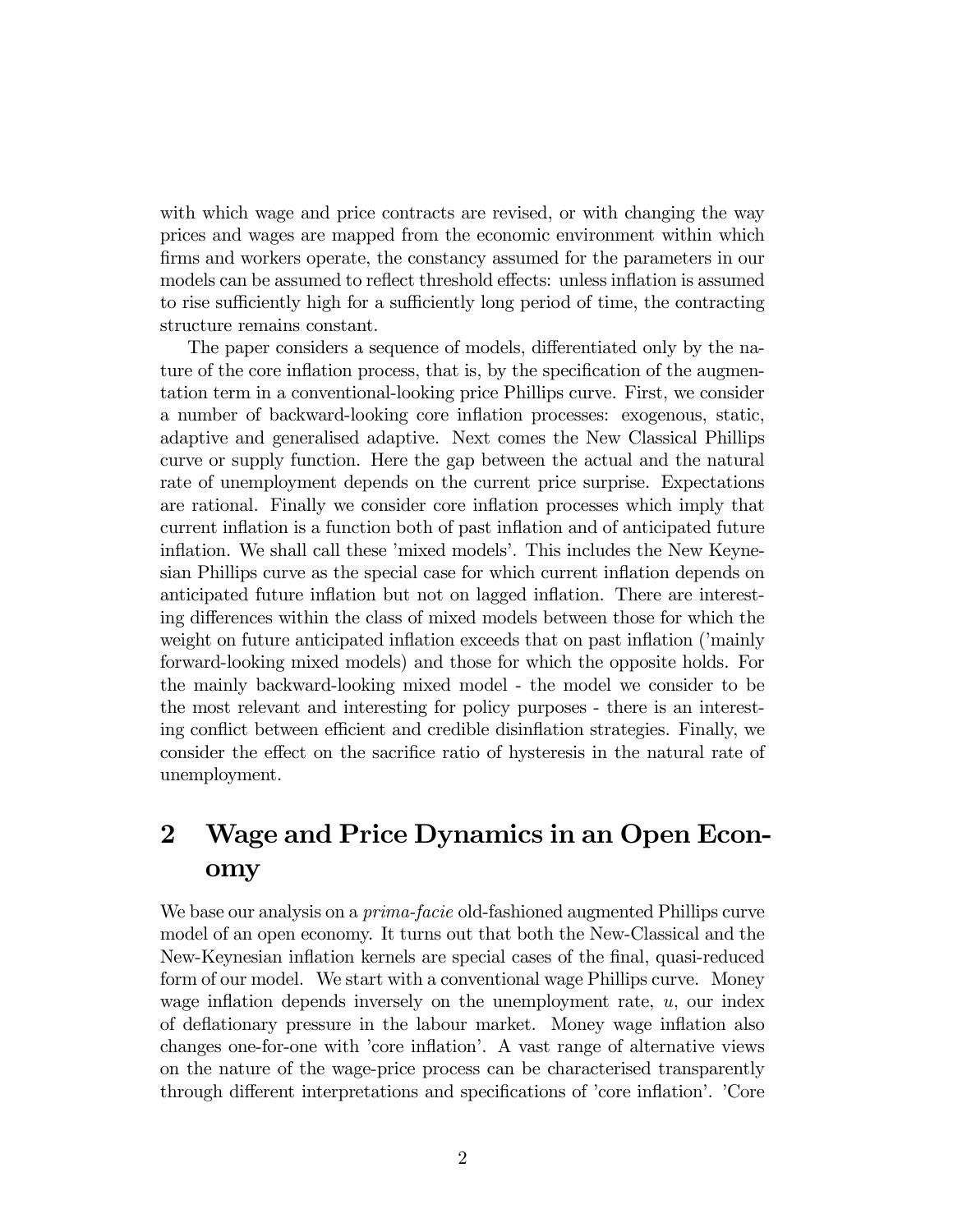inflation' refers to persistence or momentum in the inflationary process. This can be due to a variety of behavioural (e.g. expectational) and institutional (e.g. contracting) features of the wage-price setting process. Formally, until the next section, 'core inflation' is simply part of the drift parameter in the wage inflation equation. We view the wage inflation equation as representing the behaviour of workers searching and negotiating in the labour market. The core inflation term in the open economy wage Phillips curve should therefore be interpreted as the core inflation rate of a cost -of-living index, that is something like the consumer price index (CPI) or the retail price index (RPI). The rate of inflation of the consumer price index is denoted  $\tilde{\pi}(t) \equiv \Delta \tilde{p}(t)$ , where  $\tilde{p}$  is the (logarithm of the) cost-of living index. Core CPI inflation is denoted  $\tilde{\pi}_c$ . The rate of inflation of the 'gross' price of domestic output (not the GDP deflator, because domestic output may be produced using imported intermediate and raw materials inputs) is denoted  $\pi \equiv \Delta \tilde{p}$ , where  $p$  is the (logarithm of the) domestic producer price level. The rate of inflation of world prices (in foreign currency) is denoted  $\pi^* \equiv \Delta p^*$  where p<sup>\*</sup> is the (logarithm of the) foreign price level;  $\pi_w \equiv \Delta w$ , where w is the (logarithm of the) nominal wage, denotes the growth rate of money wages; the depreciation rate of the nominal exchange rate is denoted  $\varepsilon \equiv \Delta e$  where e is the (logarithm of the) nominal spot exchange rate (the number of units of home currency per unit of foreign currency). The coefficient  $\gamma$  (the drift term in the wage Phillips curve), can be interpreted as the target growth of real wages pursued by workers.

$$
\begin{array}{rcl}\n\pi_w &=& \gamma - \alpha u + \tilde{\pi}_c \\
\alpha & > 0\n\end{array} \tag{1}
$$

$$
\tilde{\pi} = \omega \pi + (1 - \omega)(\pi^* + \varepsilon) \n1 \ge \omega \ge 0
$$
\n(2)

The share of imports in the consumption bundle is denoted  $\omega$ .

An empirically plausible price equation makes the domestic producer price a constant proportional mark-up on 'normal unit variable cost'. Unit variable cost is the sum of unit labour cost and unit import cost per unit of domestic gross output. Variables with overbars denote the normal, that is, cyclically adjusted, values of the corresponding variable. The share of labour cost in total variable cost is  $\lambda$ , the growth rate of average labour productivity is  $\gamma_L$ and the growth rate of average import productivity is  $\gamma_N$  The markup pricing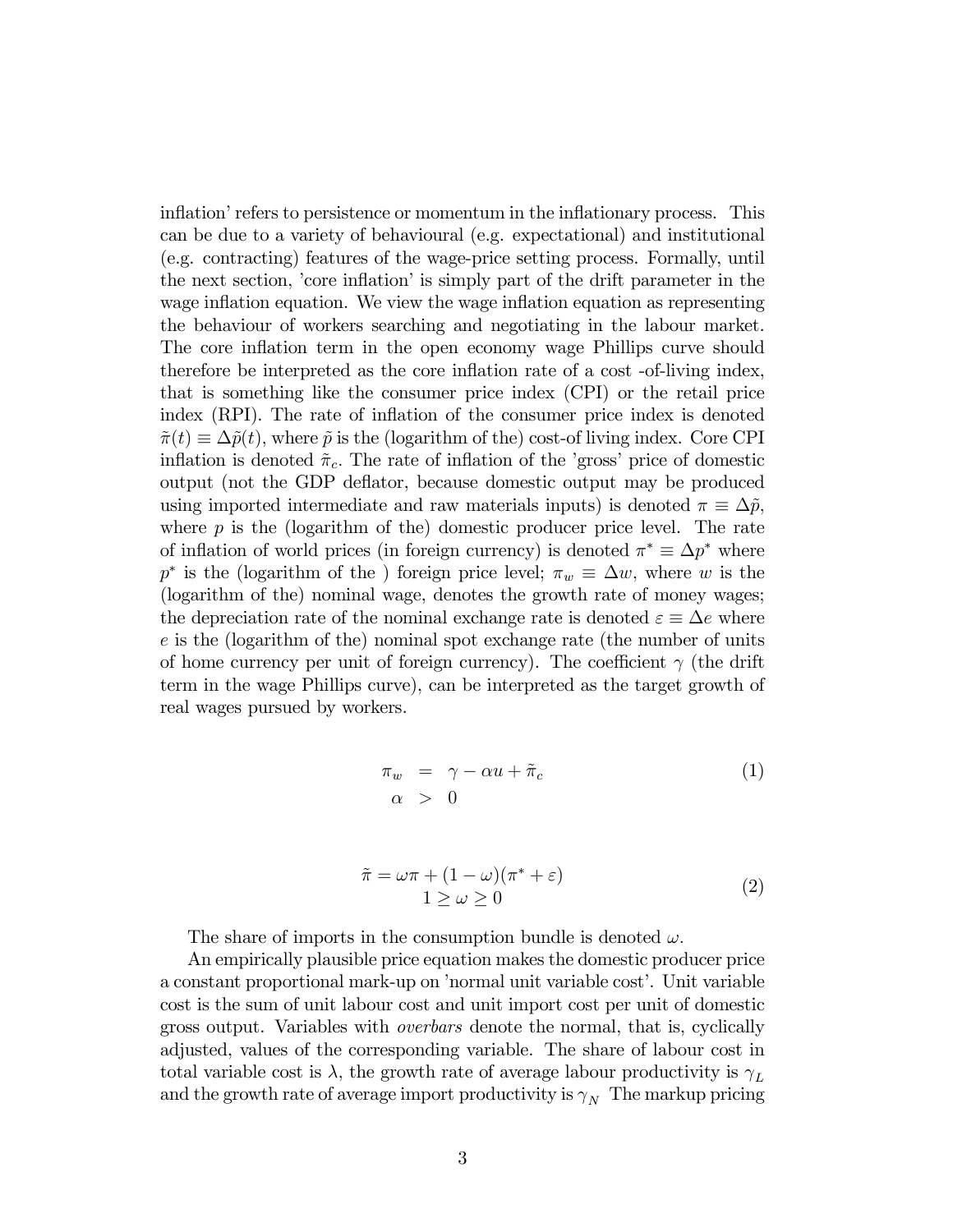model implies the following equation for the rate of inflation of domestic producer prices:

$$
\pi = \lambda(\bar{\pi}_w - \bar{\gamma}_L) + (1 - \lambda)(\bar{\pi}^* + \bar{\varepsilon} - \bar{\gamma}_N)
$$
\n(3)

The open economy Phillips curve is therefore given by:

$$
\tilde{\pi} = \tilde{\pi}_c - \alpha u + \gamma - \gamma_L - \frac{\omega(1-\lambda)}{\omega\lambda}\gamma_N + \frac{(1-\omega\lambda)}{\omega\lambda}(\pi^* + \varepsilon - \tilde{\pi}) \n+ \bar{\pi}_w - \bar{\gamma}_L - (\pi_w - \gamma_L) + \frac{\omega(1-\lambda)}{\omega\lambda}[\bar{\pi}^* + \bar{\varepsilon} - \bar{\gamma}_N - (\pi^* + \varepsilon - \gamma_N)]
$$
\n(4)

Note that, cet. par., the rate of inflation is higher when normal unit labour cost inflation exceeds current unit labour cost inflation and/or when normal unit import cost inflation exceeds current unit import cost inflation.

Inflationary pressures are also lower if the country's terms of trade are improving (that is, if its price competitiveness is worsening). When domestic inflation exceeds world inflation  $\tilde{\pi} > \pi^* + \varepsilon$ , the worker's real consumption wage (which is defined in terms of the cost-of-living index  $\tilde{p}$ , rises relative to the real product wage that determines the demand for labour by firms, which is defined in terms of the domestic producer price index  $p$ . Workers' real wage aspirations can be satisfied to a greater extent through relatively cheaper import prices rather than through higher money wages. This has a dampening effect on inflation, that is of course only present as long as the terms of trade are improving. If and when the terms of trade improvement unwinds and  $\tilde{\pi} < \pi^* + \varepsilon$ , inflationary pressures are enhanced.

The (long-run) natural rate  $u_N$ , is the unemployment rate that prevails when actual inflation equals core inflation, normal unit variable cost inflation equals actual unit variable cost inflation and the real exchange rate is constant. That is,  $\tilde{\pi} = \tilde{\pi}_c$ ,  $\gamma_L = \bar{\gamma}_L$ ,  $\bar{\pi}_w = \pi_w$ ,  $\bar{\pi}^* = \pi^*$ ,  $\bar{\varepsilon} = \varepsilon$ ,  $\bar{\gamma}_N = \gamma_N$ , and  $\pi^* + \varepsilon = \pi$ . It follows that

$$
u_N \equiv \alpha^{-1} \left[ \gamma - \gamma_L - (1 - \lambda) \lambda^{-1} \gamma_N \right] \tag{5}
$$

The natural rate of unemployment will be lower the greater the value of  $\alpha$ , the responsiveness of wage inflation to unemployment, the lower the target growth rate of real wages,  $\gamma$ , and the higher the growth rates of labour productivity,  $\gamma_L$  and import productivity,  $\gamma_N$ .

The open economy price Phillips curve can now be written as

$$
\tilde{\pi} = \tilde{\pi}_c - \alpha (u - u_N) + \frac{(1 - \omega \lambda)}{\omega \lambda} (\pi^* + \varepsilon - \tilde{\pi}) \n+ \left[ \bar{\pi}_w - \bar{\gamma}_L - (\pi_w - \gamma_L) + \frac{\omega (1 - \lambda)}{\omega \lambda} \left[ \bar{\pi}^* + \bar{\varepsilon} - \bar{\gamma}_N - (\pi^* + \varepsilon - \gamma_N) \right] \right]
$$
\n(6)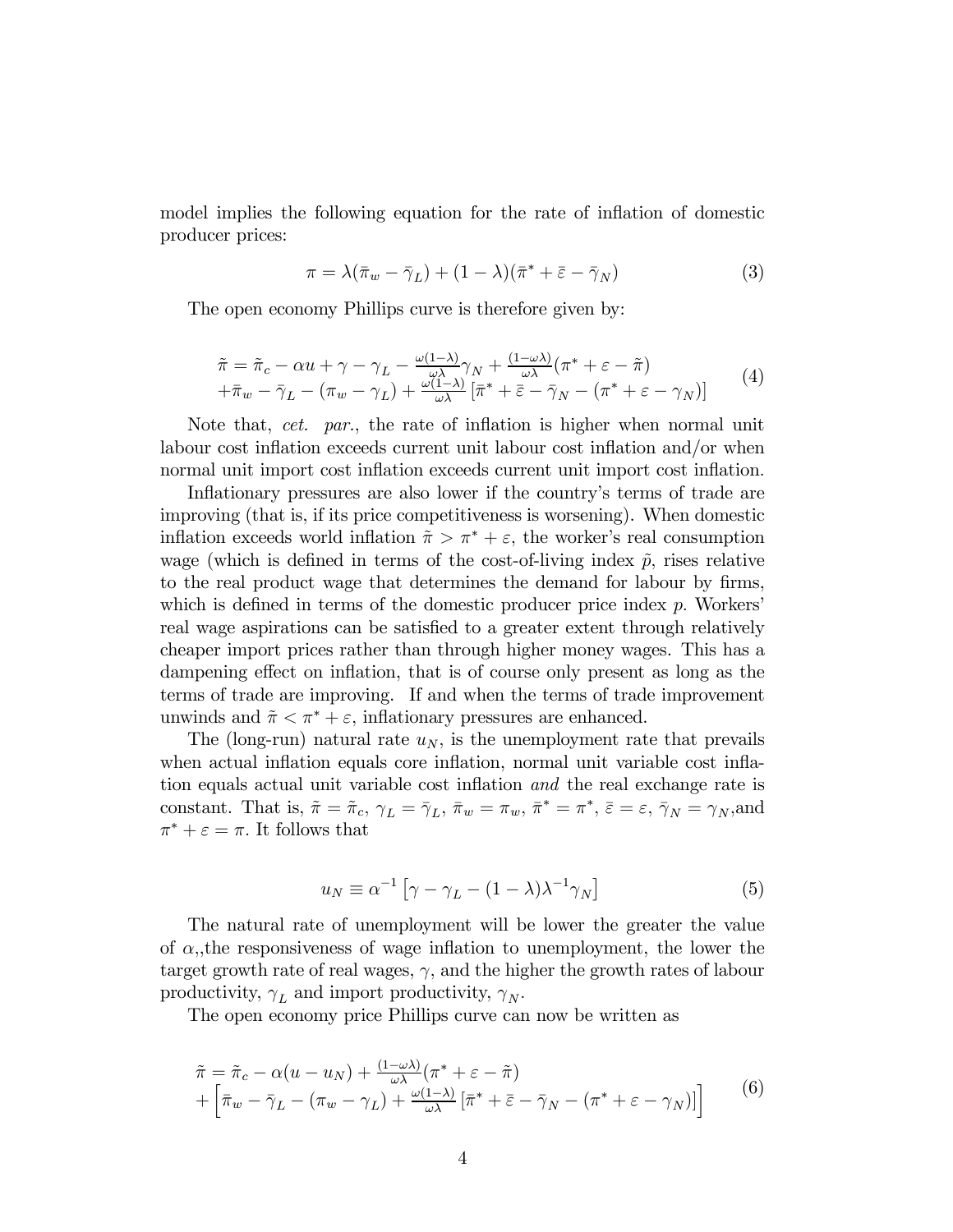In what follows, we work with a slightly stripped-down version of 6. The expression  $\left[\bar{\pi}_w - \bar{\gamma}_L - (\pi_w - \gamma_L) + \frac{\omega(1-\lambda)}{\omega \lambda} [\bar{\pi}^* + \bar{\varepsilon} - \bar{\gamma}_N - (\pi^* + \varepsilon - \gamma_N)]\right]$  is, like the deviation of the actual from the natural rate of unemployment, a cyclical variable (when the economy is in a downturn, normal unit variable costs increases are likely to be below actual unit variable cost increases (actual profit mark-ups decline). We can capture this as a weakening (but not a reversal) of the negative effect on inflation of a larger gap between the actual and the natural unemployment rate. Let  $\rho \equiv e + p^* - \tilde{p}$  be the (logarithm of the) real exchange rate, a measure of competitiveness or the reciprocal of the terms of trade, and  $\pi_{\rho} \equiv \varepsilon + \pi^* - \tilde{\pi}$  the growth rate of competitiveness or the growth rate of the real exchange rate. We therefore simplify 6 to

$$
\tilde{\pi} = \tilde{\pi}_c - \beta(u - u_N) + \delta \pi_\rho \tag{7}
$$
\n
$$
\beta, \ \delta > 0
$$

## 3 The Sacrifice Ratio and the core inflation process

One useful, operational measure of the output or employment cost of reducing inflation is the sacrifice ratio. This is defined as the cumulative increase in the unemployment rate (or cumulative reduction in output) required to achieve a one percentage point sustained reduction in the rate of inflation. Changes in unemployment at different dates are summed without any discounting. The principal reason for the absence of discounting is that, for the class of models we shall consider, it is simpler to calculate the undiscounted cumulative total. The approach says nothing about the nature or magnitude of the gains from achieving a sustained reduction in inflation. It only studies the cumulative employment or output foregone in order to achieve such as sustained reduction.

For our augmented open economy Phillips curve model, the sacrifice ratio depends on four key features. First, the responsiveness of wage inflation to unemployment. Second, the determinants of the core inflation rate, and in particular the degree of inertia or persistence in core inflation and the extent to which core inflation is forward-looking. Third, the behaviour of the real exchange rate from the beginning till the end of the disinflation process. Fourth, the determinants of the natural rate of unemployment, and especially the question as to whether the disinflation process itself can affect the natural rate, that is, whether the natural rate is hysteretic.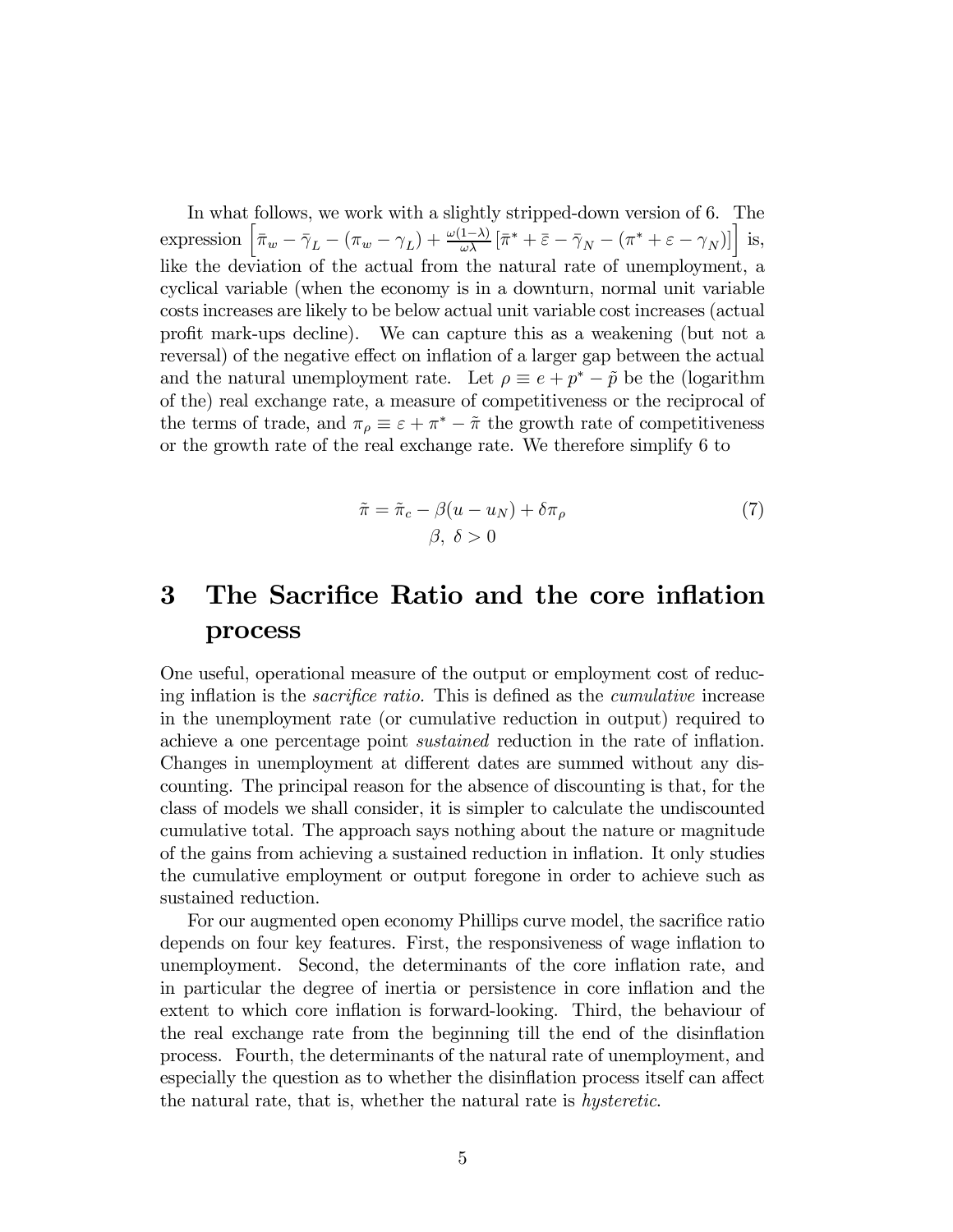#### 3.1 An Exogenous Natural Rate

In this subsection, the natural rate is treated as exogenous and, for simplicity, constant. Note that a permanent reduction in the actual rate of inflation has been achieved when the core rate of inflation equals the actual rate of inflation at the new lower level. When that happens, the actual rate of unemployment can be set equal to the natural rate again and the lower actual and core rates of inflation will persist forever.

#### 3.1.1 Exogenous core inflation

The review of disinflation in open economy models with backward-looking core inflation found in the next subsections is essentially a restatement of Buiter and Miller [7]. The simplest approach to core inflation is to treat it as exogenous and, for simplicity, constant:

$$
\tilde{\pi}_c = \overline{\tilde{\pi}}_c \tag{8}
$$

This includes the original non-augmented Phillips curve as a special case with  $\tilde{\pi}_c = 0$ . In a closed economy  $(\delta = 0)$ , when core inflation does not respond at all to past, present or anticipated future inflation or policy actions, a permanent increase in unemployment is required to ensure a permanent reduction in inflation. In this case, to get inflation lower by  $1\%$  for one period, unemployment that period will have to rise by  $\beta^{-1}\%$ . To keep inflation at the new lower level, unemployment will have to stay at that higher level. The sacrifice ratio,  $\sigma$ , is therefore infinite in this case. In an open economy  $(\delta > 0)$ , the same result holds, if the process of achieving a sustained reduction in the rate of inflation has no permanent effect on the level of the real exchange rate (that is, if  $\sum_{t=1}^{\infty} \pi_{\rho}(t) = 0$ ). If, on the other hand, the process of achieving a sustained reduction in the rate of inflation is associated with an permanent appreciation of the real exchange rate (that is, if  $\sum_{t=1}^{\infty} \pi_{\rho}(t) < 0$ ), the sacrifice ratio will be lower. Note, however, that only a process of permanent further depreciation (an infinite real appreciation of the level of the real exchange rate) is required to keep the sacrifice ratio finite, if core inflation is exogenous. Equation 9 provides the general expression for the sacrifice ratio when core inflation is exogenous. Assume the reference path for unemployment is  $u = u_N$ . The initial period is  $t = 1$ . Note that

$$
\sum_{t=1}^{\infty} (u(t) - u_N) = -\beta^{-1} \sum_{t=1}^{\infty} \left[ \tilde{\pi}(t) - \overline{\tilde{\pi}}_c \right] + \frac{\delta}{\beta} \sum_{t=1}^{\infty} \pi_\rho(t)
$$
(9)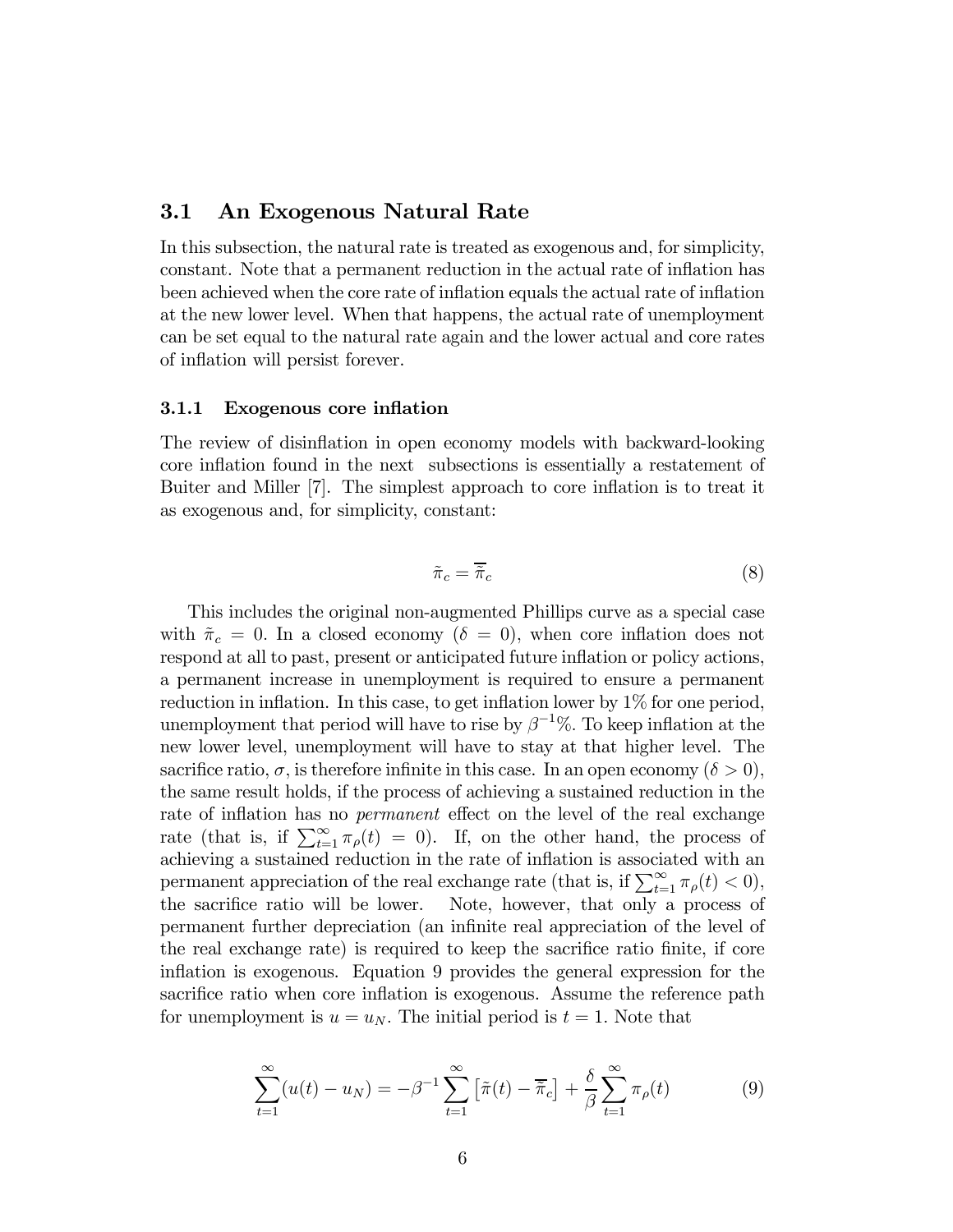The sacrifice ratio is therefore given by

$$
\sigma = -\beta^{-1} \lim_{j \to \infty} j + \frac{\delta}{\beta} \sum_{t=1}^{\infty} \pi_{\rho}(t)
$$
\n(10)

We will maintain in what follows that the process of achieving a sustained reduction in the rate of inflation has no permanent effect on the level of the real exchange rate, that is

$$
\sum_{t=1}^{\infty} \pi_{\rho}(t) = 0 \tag{11}
$$

Assumption 11 asserts that, in the long run, our economy has classical features. In the short run, with a floating nominal exchange rate, a process of disinflation is likely to be associated with an appreciation of the real exchange rate. Many models, including the 'overshooting' models have this property.<sup>1</sup> What 11 asserts is that such short-run anti-inflationary benefits

$$
m - \tilde{p} = k(y + p - \tilde{p}) - \xi i
$$
  
\n
$$
k, \xi > 0
$$
 (LM)

$$
y = -\zeta_0(i - \tilde{\pi}) + \zeta_1 \rho + f
$$
 (IS)  

$$
\zeta_0, \zeta_1 > 0
$$

$$
u = \phi_0 - \phi_1 y
$$
 (Okun's Law)  
\n
$$
\phi_1 > 0
$$

$$
i(t) = i^* + E_t \varepsilon(t+1)
$$
 (UIP)

$$
\Delta m \equiv \mu
$$

The foreign price level is exogenous. For simplicity the world rate of inflation can be takes as constant. The growth rate of the nominal money stock is the policy instrument. Assume that, at least in the long run, the growth rate of the nominal money stock is constant.

 $1$ We can provide a quick-and-dirty simple macromodel that supports these conclusions. Let  $m$  be the logarithm of the nominal money stock,  $i$  the domestic short nominal interest rate,  $i^*$  the exogenous and constant world short nominal interest rate, y the logarithm of real GDP, and f an exogenous demand shifter, which could represent fiscal shocks or shocks to external demand.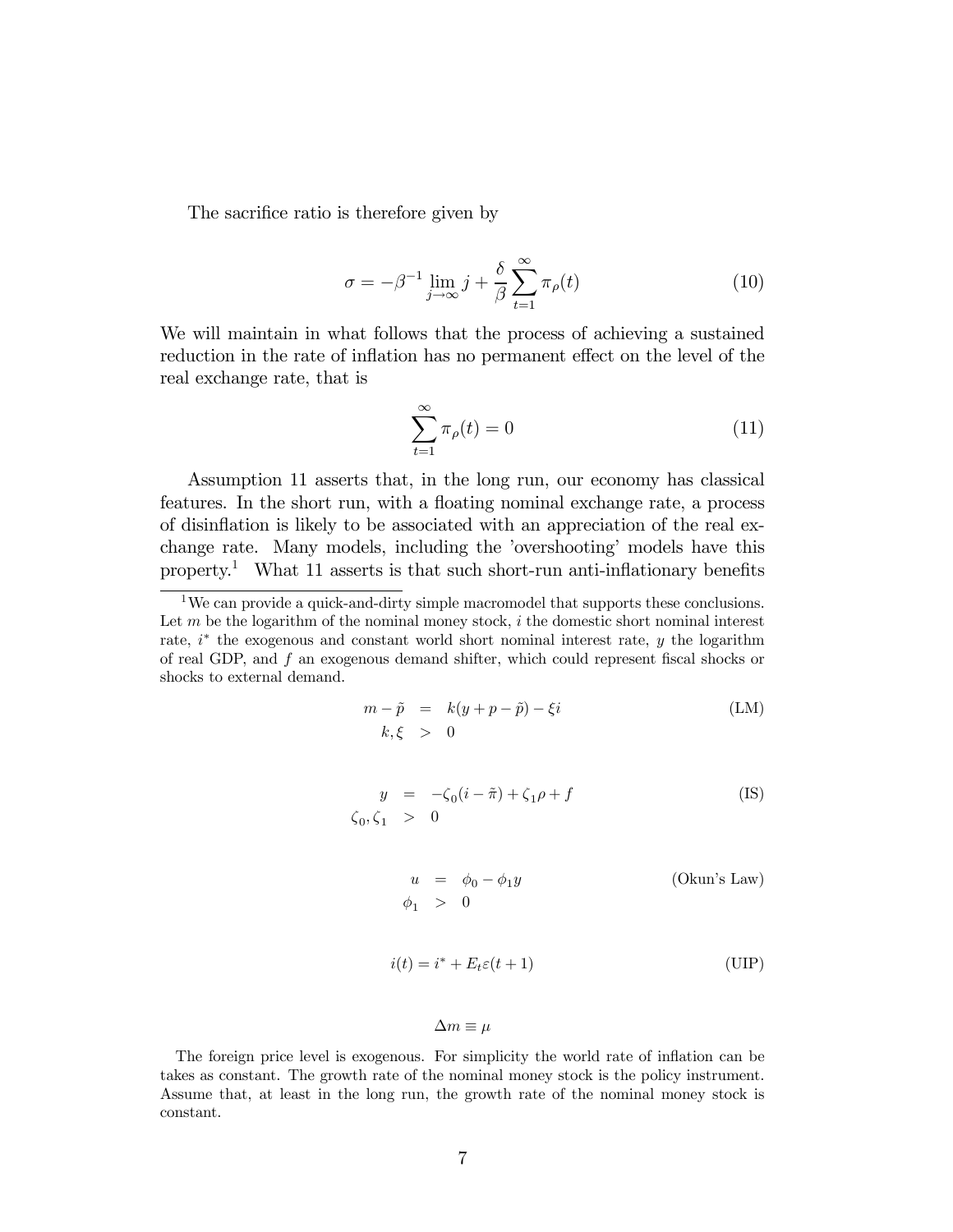of real exchange rate appreciation have to be handed back in at some time later during the disinflation process. It does not affect the (undiscounted) cumulative unemployment cost of achieving a sustained reduction in the rate of inflation.

With exogenous core inflation and an exogenous natural rate, the sacrifice ratio is infinite

$$
\sigma = \infty
$$

#### 3.1.2 Static core inflation

We next consider the case where this period's core rate of inflation equals last period's actual rate of inflation:<sup>2</sup>

$$
\tilde{\pi}_c(t) = \tilde{\pi}(t-1) \tag{12}
$$

In this case

$$
u(t) - u_N = -\frac{1}{\beta} \left[ \tilde{\pi}(t) - \tilde{\pi}(t-1) \right] + \frac{\delta}{\beta} \pi_\rho(t)
$$
\n(13)

Now we only need a temporary increase in unemployment in order to achieve a permanent reduction in inflation. In fact, by raising employment by  $\beta^{-1}$  for one period only (say during period 1), we can reduce inflation that period by  $1\%$ . The next period, (period 2) we can reduce unemployment back to its initial level  $(u_N)$ . Core inflation in period 2 is the actual level of inflation during period 1. Inflation from period 2 on can therefore be kept permanently at the new lower level even though unemployment from period 2 on is back at the natural rate. From 13 it follows that.

Together with 42 and 43, and a rule for the nominal money stock, this constitutes a complete model that produces Ball's result. Note that, at the announcement date of the future monetary contraction (a permanent reduction in the future rate of growth of the nominal money stock, say), both m and p are predetermined. The initial stock of real mone balances is therefore. Lower future monetary growth increases future unemployment (temporarily). This reduces current inflation and increases the demand for real money balances. With the real money stock given, output has to go up and unemployment falls. The real exchange rate is unaffected. The closed economy version of the model has  $\zeta_1 = 0$ and drops the UIP condition.

<sup>2</sup>One possible interpretation of core inflation is expected inflation.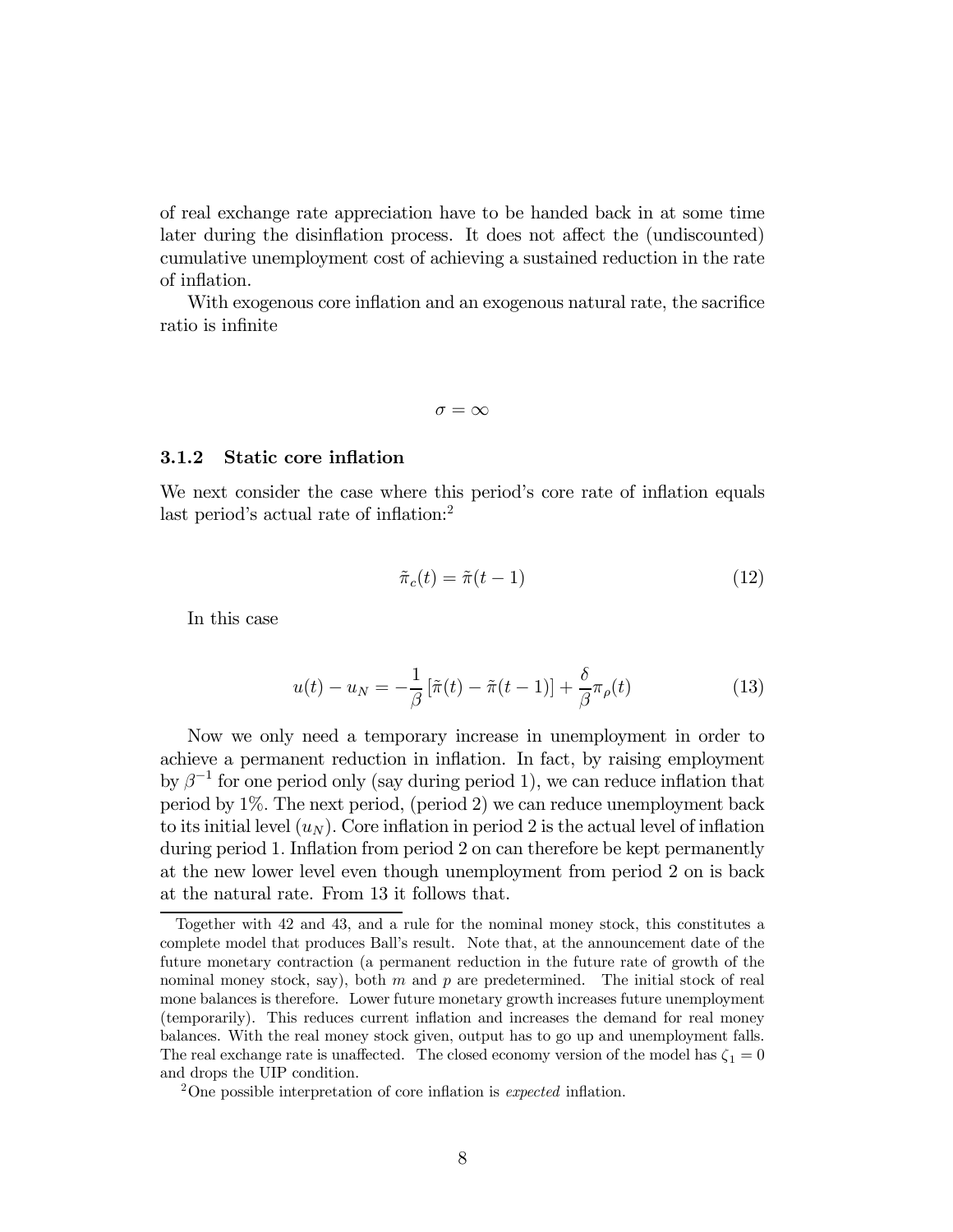$$
\sum_{t=1}^{\infty} \left[ u(t) - u_N \right] = \beta^{-1} \sum_{t=1}^{\infty} \left[ \tilde{\pi}(t) - \tilde{\pi}(t-1) \right] + \delta \beta^{-1} \sum_{t=1}^{\infty} \pi_{\rho}(t)
$$

$$
= \beta^{-1} \left[ \tilde{\pi}(\infty) - \tilde{\pi}(0) \right] + \delta \beta^{-1} \sum_{t=1}^{\infty} \pi_{\rho}(t)
$$

Assumption 11, that the disinflation process has no permanent effect on the level of the real exchange rate, then implies that the sacrifice ratio for this case is given by:

$$
\sigma = \beta^{-1} \tag{14}
$$

The sacrifice ratio will be lower the greater the responsiveness of inflation to the unemployment rate,  $\beta$ . As regards the sacrifice ratio, there are no gains to or losses from concentrating the unemployment in one period or spreading it out over many periods. Nor does it make any difference whether the unemployment is earlier or later. Of course, the benefits from lower inflation will accrue earlier if the unemployment costs are incurred earlier.

#### 3.1.3 Adaptive core inflation

In the adaptive core inflation process, current core inflation is a convex combination of lagged core inflation and lagged actual inflation.

$$
\tilde{\pi}_c(t) = \eta \tilde{\pi}(t-1) + (1-\eta)\tilde{\pi}_c(t-1), 0 \le \eta \le 1
$$
\n(15)

Using 7 to eliminate the actual inflation rate from 15, we get

$$
\tilde{\pi}_c(t+1) - \tilde{\pi}_c(t) = -\eta \beta \left[ u(t) - u_N \right] + \eta \delta \pi_\rho(t)
$$

Remember that a permanent 1% point change in the actual rate of inflation is achieved once there has been a change of 1% point in the core rate of inflation. A 1 point change in the core rate of inflation can, for instance, be achieved through a one-period increase in unemployment of  $(\beta \eta)^{-1}$ . More generally,

$$
\sum_{t=1}^{\infty} \left[ u(t) - u_N \right] = -(\eta \beta)^{-1} \sum_{t=1}^{\infty} \left[ \tilde{\pi}_c(t+1) - \tilde{\pi}_c(t) \right] + \frac{\delta}{\beta} \sum_{t=1}^{\infty} \pi_\rho(t)
$$

$$
= -(\eta \beta)^{-1} \left[ \tilde{\pi}(\infty) - \tilde{\pi}(0) \right] + \frac{\delta}{\beta} \sum_{t=1}^{\infty} \pi_\rho(t)
$$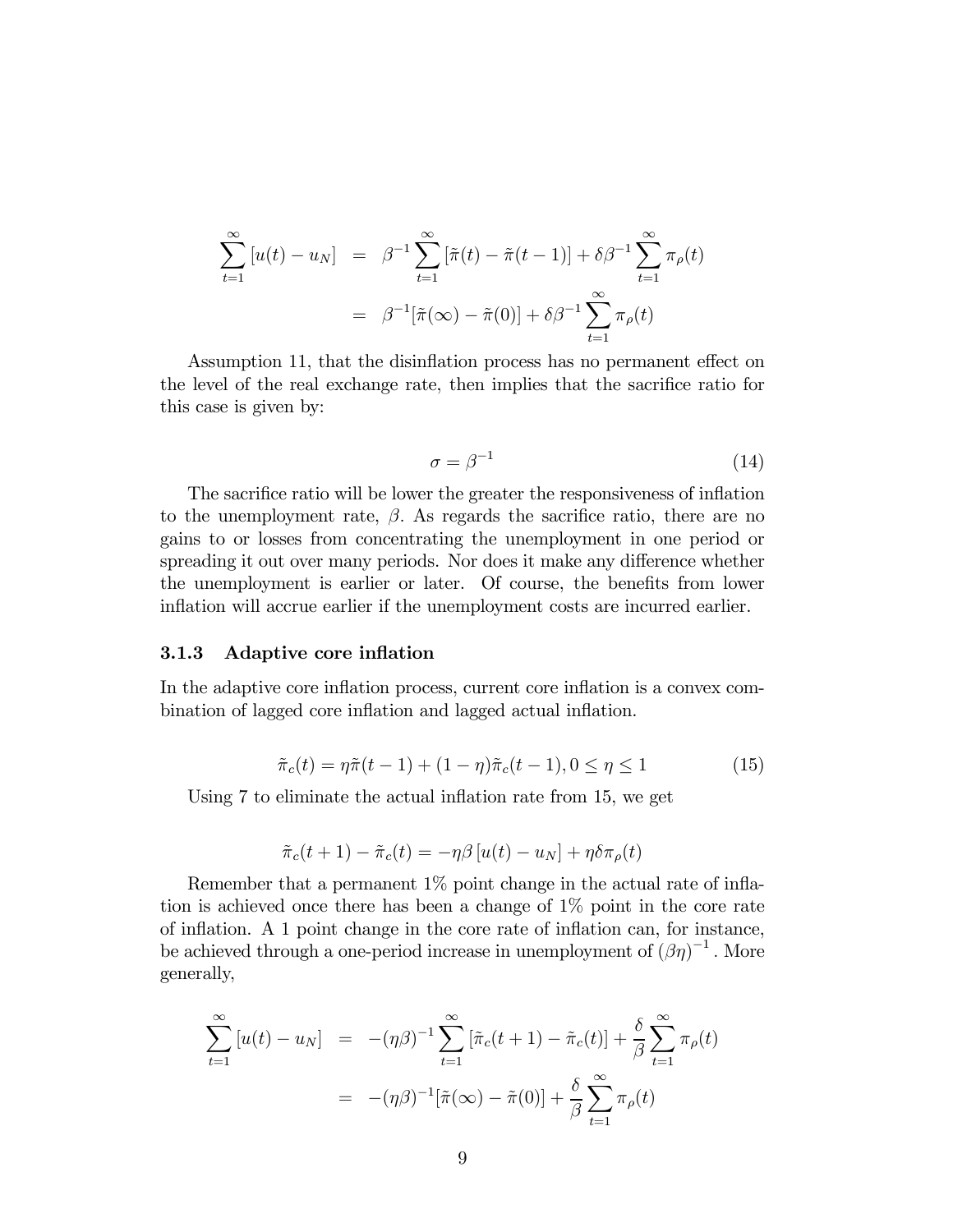Again making the assumption, given in 11, that a sustained reduction in the rate of inflation is not associated with any permanent change in the level of the real exchange rate, the sacrifice ratio for the case of adaptive core inflation is given by:

$$
\sigma = (\beta \eta)^{-1} \tag{16}
$$

The sacrifice ratio is lower the greater  $\beta$ , the responsiveness of inflation to unemployment and the greater  $\eta$ , the speed of adaptation of core inflation to past inflation. Again, neither the timing (sooner vs. later), nor the concentration of the unemployment (bunched in a few or even in a single period vs. spread out over many periods) affects the sacrifice ratio. Note that the two previous models of core inflation are special cases of the adaptive case.

#### 3.1.4 Generalised adaptive core inflation

Now consider the case where core inflation is a more general distributed lag function of past actual rates of inflation

$$
\tilde{\pi}_c(t) = A(L)\tilde{\pi}(t-1) = \sum_{i=0}^{\infty} a_i \tilde{\pi}(t-1-i)
$$
\n(17)

We want the augmented Phillips curve to have the (long-run) natural rate property, that is,

$$
A(1) \equiv \sum_{i=0}^{\infty} a_i = 1
$$

This means that, if the actual rate of inflation is constant forever, the core rate of inflation will equal the actual rate of inflation. The long-run Phillips curve is vertical.

>From 7 and 17 it follows that

$$
\tilde{\pi}(t) = A(L)\tilde{\pi}(t-1) - \beta[u(t) - u_N] + \delta\pi_\rho(t)
$$
\n(18)

and that

$$
\tilde{\pi}_c(t+1) = A(L)\tilde{\pi}_c(t) - A(L)\beta[u(t) - u_N] + A(L)\delta\pi_\rho(t) \tag{19}
$$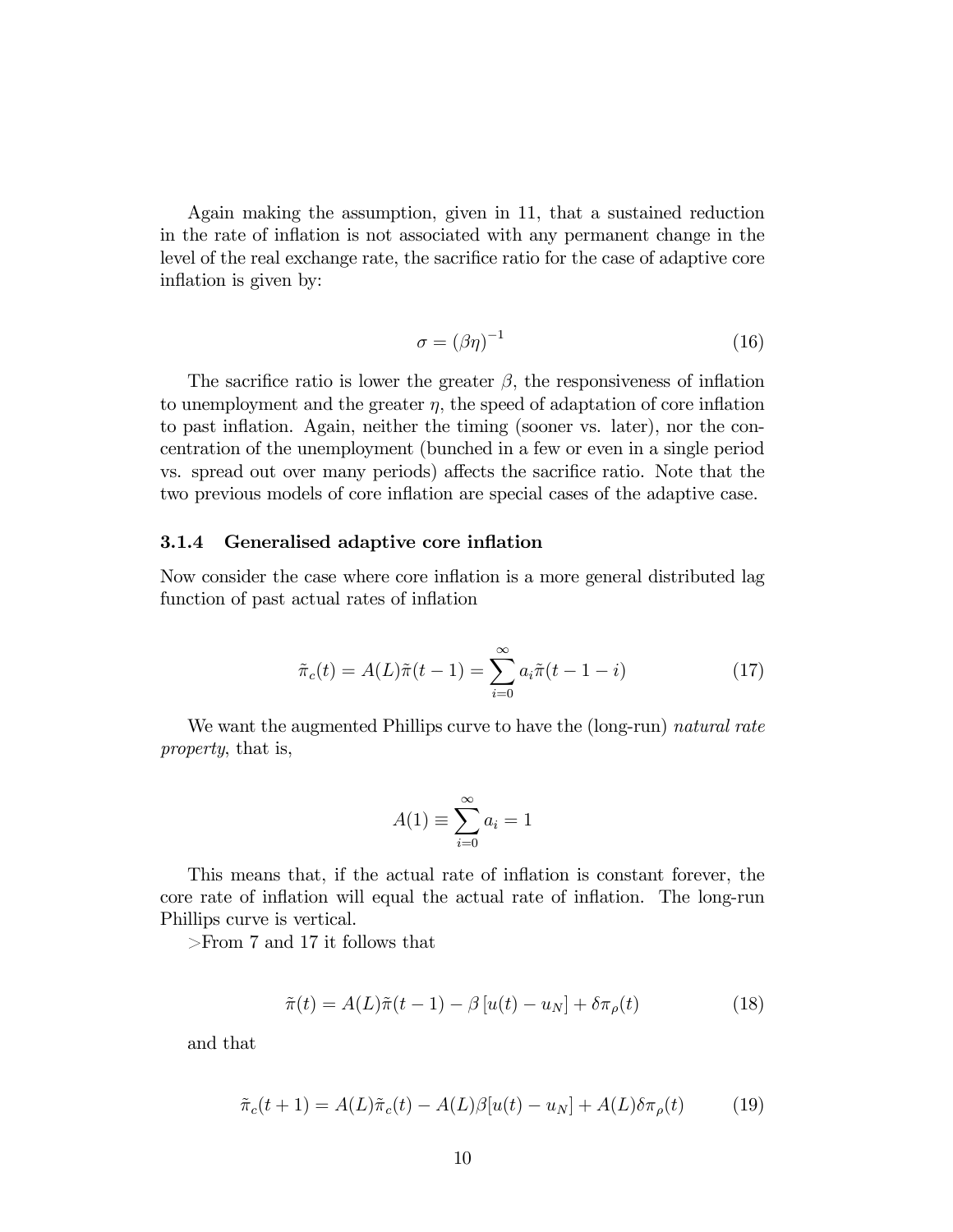It follows that

$$
\sum_{t=1}^{\infty} [u(t) - u_N] = -\beta^{-1} \sum_{t=1}^{\infty} [A(L)^{-1} \tilde{\pi}_c(t+1) - \tilde{\pi}_c(t)] + \frac{\delta}{\beta} \sum_{t=1}^{\infty} \pi_{\rho}(t) (20)
$$

$$
= -\beta^{-1} \sum_{t=1}^{\infty} A(L)^{-1} [1 - LA(L)] \tilde{\pi}_c(t+1) + \frac{\delta}{\beta} \sum_{t=1}^{\infty} \pi_{\rho}(t)
$$

Note again that, assuming 11 holds, the sacrifice ratio will be independent of the behaviour of the real exchange rate during the disinflation process. For these general adaptive core inflation processes, for which current core inflation can depend on inflation arbitrarily far in the past, the sacrifice ratio, that is, the cumulative unemployment cost of achieving a sustained reduction in the rate of inflation, can be approached quite intuitively by characterising the properties of sequences of unemployment that can bring the inflation rate from a given constant level  $\pi^*$  for  $t < 0$  to another constant level  $\pi^{**}$ for  $t \geq 0$ . Tedious calculation shows that for this case (as indeed in general (from 20)), the sacrifice ratio is given by

$$
\sigma \equiv -\left(\frac{\sum_{t=0}^{\infty} [u(t) - u_N]}{\pi^{**} - \pi^*}\right) = \beta^{-1} \sum_{j=0}^{\infty} (1 + j) a_j \tag{21}
$$

 $\sum_{j=0}^{\infty} (1+j)a_j$  is the mean lag of the lag operator  $1 - LA(L)$ .

The three previous core inflation processes are special cases of 17. Exogenous core inflation is the special case where  $a_i = 0$  for all i. Static core inflation is the special case where  $a_0 = 1$  and  $a_i = 0$  for  $i > 0$ . The adaptive core inflation process is the special case where  $a_i = \eta (1 - \eta)^i$ . As expected, the sacrifice ratio is lower the lower  $\beta$  and the shorter the mean lag in the core inflation process.

Conclusion 1 When the core inflation process is backward-looking, the sacrifice ratio is independent of the behaviour of the real exchange rate during the disinflation process. The sacrifice ratio depends only on the responsiveness of wage inflation to pressure in the labour market and on the mean lag in the inflation process.

Conclusion 2 Because the sacrifice ratio is independent of the speed and timing of the disinflation process when the core inflation process is backwardlooking, it is efficient to disinflate immediately and speedily, as in that case the gains from lower inflation come sooner.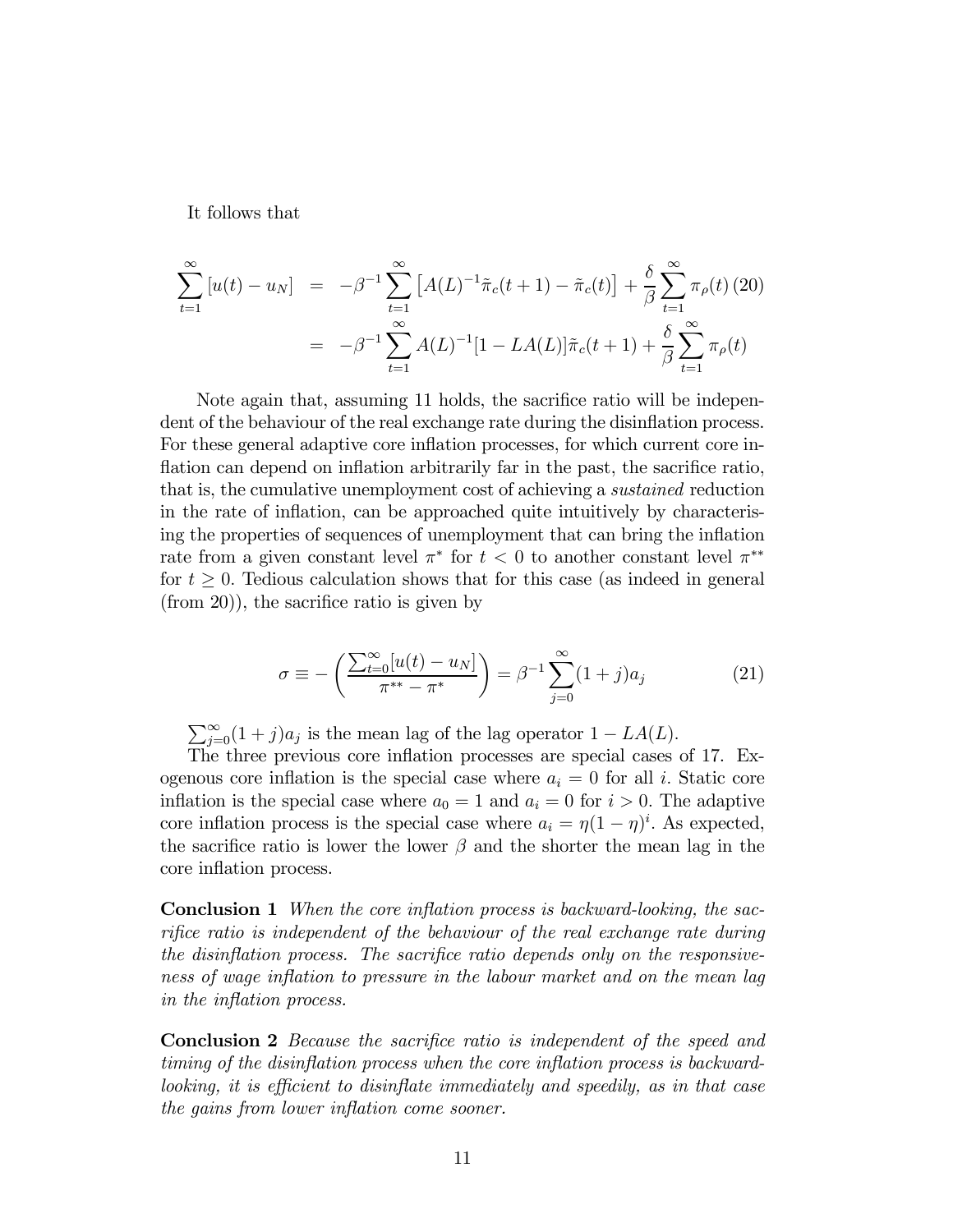Non-linearities Thus far, the effect of the gap between the actual and the natural unemployment rates on the rate of inflation (holding constant core inflation and the growth rate of the real exchange rate) has been assumed to be linear. The early work of Phillips and others postulated a strictly convex relationship like the one shown in 22 below

$$
\begin{aligned}\n\tilde{\pi} &= \tilde{\pi}_c + f(u - u_N) + \delta \pi_\rho \\
f(0) &= 0 \\
f' < 0 \\
f'' > 0\n\end{aligned} \tag{22}
$$

The strict convexity of  $f$  provides a familiar argument for gradualism: disinflation is subject to diminishing returns. From the point of view of lowering the sacrifice ratio, it is therefore better to spread it out over multiple periods rather than concentrating it all in a single period of high unemployment. The empirical evidence on the importance and statistical significance of non-linearities in the (conditional) unemployment-inflation trade-off is ambiguous. From here on we restrict the analysis to the linear case.

#### 3.1.5 Costless disinflation 1: the New Classical wonderland

The first example of a wage-price process for which costless disinflation is possible, is the open economy version of the 'surprise supply function' cum rational expectations, popularised by the New Classical macroeconomics literature of the 1970s and 1980s. In our open economy Phillips curve model, we obtain the New Classical variant by equating core inflation in period  $t$ with the rate of inflation expected, in period  $t-1$ , to prevail in period t, that is

$$
\tilde{\pi}_c(t) = E_{t-1}\tilde{\pi}(t) \tag{23}
$$

where  $E_{t-1}$  is the conditional expectation operator for expectations formed at time  $t - 1$ . Rational, or model-consistent expectations imply that

$$
\tilde{\pi}(t) = E_{t-1}\tilde{\pi}(t) + \varepsilon(t-1,t)
$$

where  $\varepsilon(t-1, t)$  is the rational forecast error in period t for forecasts made in period  $t - 1$ . Since  $\varepsilon(t - 1, t)$  is a rational forecast error,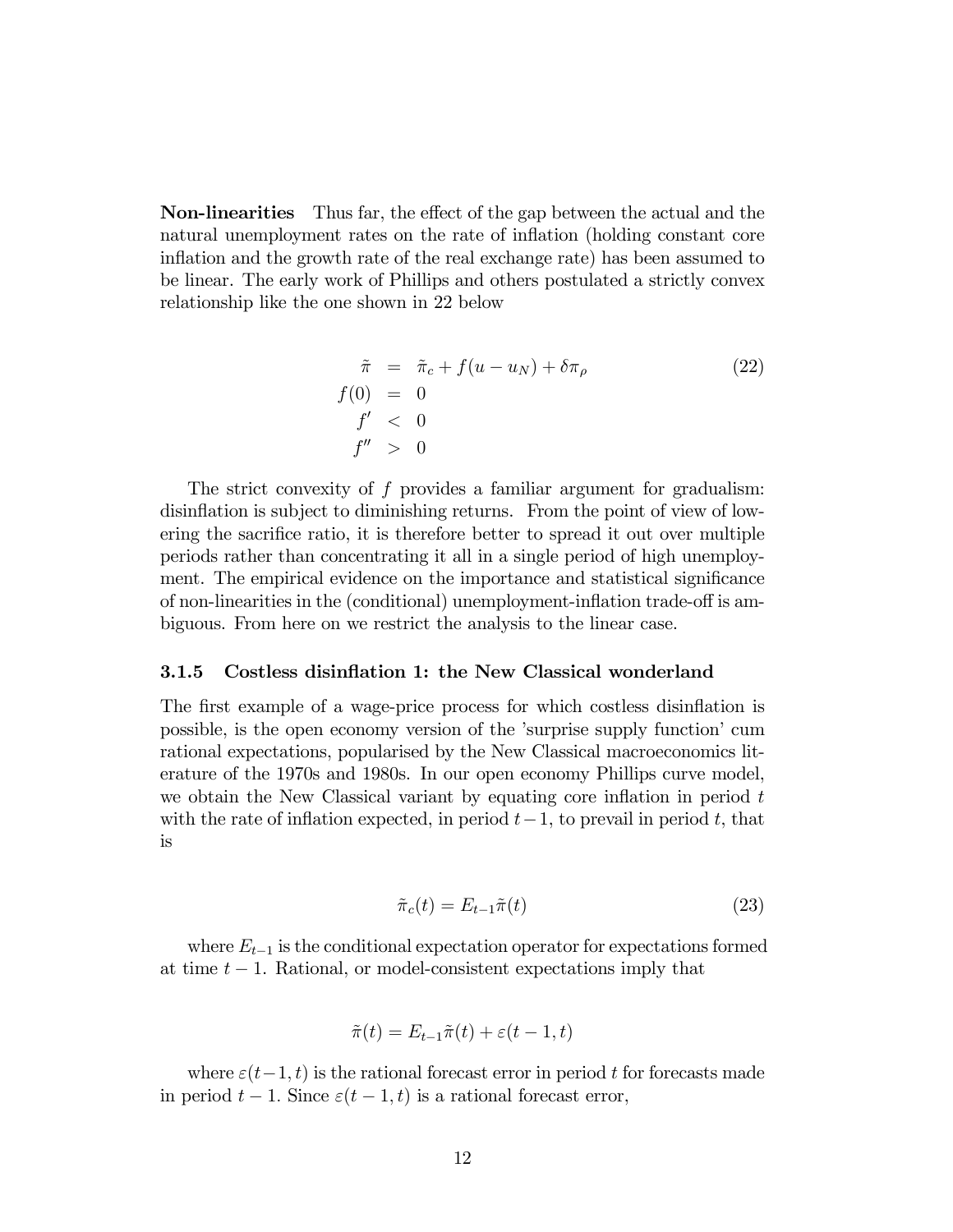$$
E_{t-1}\varepsilon(t-1,t)=0
$$

Inflation is no longer a predetermined state variable. There is no structural inflation persistence or inertia. Inflation can adjust instantaneously and costlessly to credible announcements about future policy. It follows that the sacrifice ratio is zero: costless disinflation only requires credibility:

$$
\sigma = 0
$$

In a closed economy  $(\delta = 0)$ , with a surprise supply function and rational expectations, policy cannot influence the first moment of the distribution of real output, employment or unemployment.<sup>3</sup> In an open economy, equilibrium unemployment can be affected by policy to the extent that policy (whether anticipated or unanticipated) can affect the rate of depreciation or appreciation of the real exchange rate.

$$
u(t) = u_N - \beta^{-1} \varepsilon (t - 1, t) + \beta^{-1} \delta \pi_\rho(t)
$$

#### 3.1.6 Mixed backward-looking and forward-looking core inflation

Neither the old-style, backward-looking core inflation models nor the New Classical wonderland model are satisfactory vehicles for analysing the inflation processes and the design of efficient disinflation policies in advanced industrial countries or in the advanced transition countries that stand on the threshold of EU accession. Policy-relevant models should incorporate the following two key features of the inflation process in these countries. First, the inflation rate is, in part, anchored in the past. For low and moderate of inflation rates, there is a structurally invariant degree of persistence or inertia in the inflation process. Second, the inflation process is in part forward-looking. Anticipations of future policy actions do influence current wage and price setting. Credibility matters for the sacrifice ratio but is not in general sufficient to achieve costless disinflation.

Equation 24 below makes current core inflation a convex combination of last period's inflation and of current expectations of next period's inflation. This specification is in the spirit, if not the letter, of Taylor-style staggered,

<sup>3</sup>Even with a surprise supply function, and rational expectations, it may still be possible to influence higher moments of the conditional and unconditional distribution of real variables. See e.g. Buiter [4].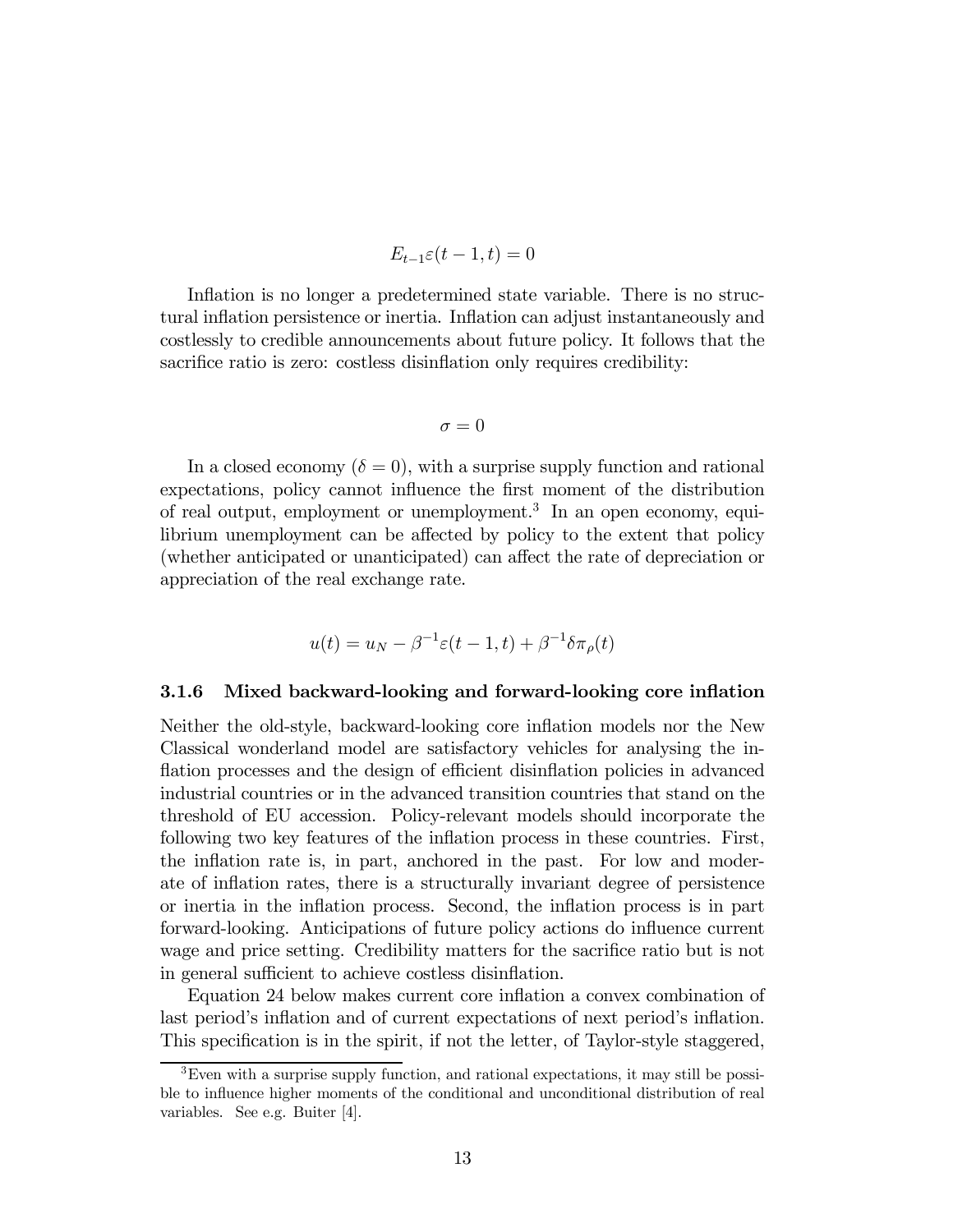overlapping contract models (see Taylor [13], [14]) The model of equation 24 is closest to the staggered overlapping real wage contracting variant of the Taylor model proposed by Buiter and Jewitt [6] and popularised by Fuhrer and Moore [9].

$$
\tilde{\pi}_c(t) = (1 - \theta) E_t \tilde{\pi}(t+1) + \theta \tilde{\pi}(t-1) 0 \le \theta \le 1
$$
\n(24)

Substituting this into 7 yields

$$
\tilde{\pi}(t) = (1 - \theta)E_t \tilde{\pi}(t + 1) + \theta \tilde{\pi}(t - 1) - \beta[u(t) - u_N] + \delta \pi_\rho(t) \tag{25}
$$

We will refer to the model of equation 25 as the *mixed* model. The version with  $0 \leq \theta < \frac{1}{2}$  will be called the mainly forward-looking mixed model; the version with  $\frac{1}{2} < \theta \leq 1$  will be referred to as the mainly backward-looking mixed model.

>From 25 it is clear that, since  $\tilde{\pi}(t+1)$  will depend on  $u(t+1)$  and on period  $t+1$  expectations of  $\tilde{\pi}(t+2)$ , it is reasonable to postulate the following form for a solution that is both mathematically acceptable and economically meaningful:

$$
\tilde{\pi}(t) = A_0 \tilde{\pi}(t-1) + B_0 [u(t) - u_N] + \sum_{i=1}^{\infty} B_i [E_t u(t+i) - u_N] \quad (26)
$$

$$
+ C_0 \pi_\rho(t) + \sum_{i=1}^{\infty} C_i E_t \pi_\rho(t+i) + S(t)
$$

The coefficients  $A_0, B_i, C_i, i \geq 0$  and the process  $S(t)$  are found by substituting the proposed solution into the model and equating coefficients between the resulting equation and the proposed solution.4. Everything on the right-hand-side of 26 except for  $S(t)$  constitutes the 'minimal state, fundamental solution'. The term  $S(t)$  denotes the remainder of the solution. It can either involve non-fundamental or 'sunspot' variables (that is, variables not present in 25) or non-minimal state representations involving the fundamental variables.

<sup>&</sup>lt;sup>4</sup>Use is made of the 'Law of Iterated Projections',  $E_t E_{t+i}(x) = E_t(x)$ ,  $j \ge 0$ , (the earlier expectation of a later expectation is the earlier expectation). This is an immediate application of a fundamental property of conditional expectations, provided that the information set conditioning expectations at an earlier date is not richer than the information set at a later date. We assume for simplicity that the current state is known, that is,  $E_t\tilde{\pi}(t)=\tilde{\pi}(t).$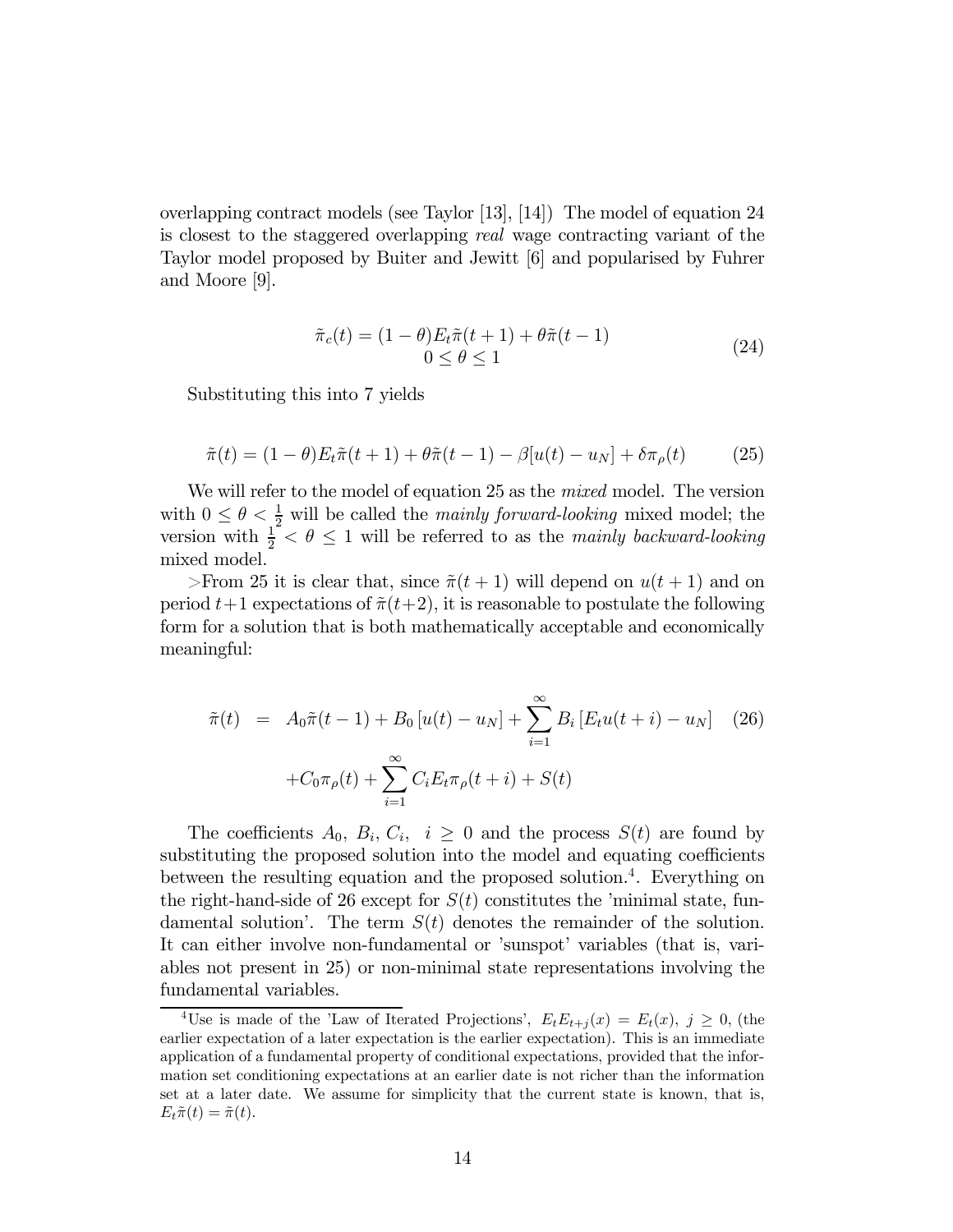The undetermined coefficients are solved for from:

$$
A_0 = [1 - (1 - \theta)A_0]^{-1}\theta
$$
\n(27)

$$
B_j = -\left\{ [1 - (1 - \theta)A_0]^{-1} (1 - \theta) \right\}^j [1 - (1 - \theta)A_0]^{-1} \beta, \quad j \ge 0 \tag{28}
$$

$$
C_j = \left\{ [1 - (1 - \theta)A_0]^{-1} (1 - \theta) \right\}^j [1 - (1 - \theta)A_0]^{-1} \delta, \quad j \ge 0 \tag{29}
$$

$$
E_t S_{t+1} = [1 - (1 - \theta)A_0](1 - \theta)^{-1} S_t
$$
\n(30)

The two solutions for  $A_0$  and the corresponding solutions for the other coefficients and processes are given in 31 and 32:<sup>5</sup>

$$
\begin{array}{|c|}\n\hline\nA_0 = \frac{\theta}{1 - \theta} \\
\hline\nB_i = -(1 - \theta)^{-1} \beta, \quad i \ge 0 \\
\hline\nC_i = (1 - \theta)^{-1} \delta, \quad i \ge 0 \\
E_t S_{t+1} = S_t\n\end{array} \tag{31}
$$

$$
A_0 = 1
$$
  
\n
$$
B_i = -\left(\frac{1-\theta}{\theta}\right)^i \theta^{-1} \beta, \quad i \ge 0
$$
  
\n
$$
C_i = \left(\frac{1-\theta}{\theta}\right)^i \theta^{-1} \delta, \quad i \ge 0
$$
  
\n
$$
E_t S_{t+1} = \left(\frac{\theta}{1-\theta}\right) S_t
$$
 (32)

We have a linear rational expectations models with constant coefficients whose homogeneous part is a second-degree difference equation. When there are two roots, one of which is weakly stable (modulus less than or equal to 1) and one of which is unstable (modulus greater than 1), we would choose the stable one to drive the predetermined state variable. In equation 25, except when  $\theta = 0$ , the rate of inflation,  $\tilde{\pi}$ , is a predetermined state variable. We want the homogeneous part of our proposed solution in equation 26, that is,  $\tilde{\pi}(t) = A_0 \tilde{\pi}(t-1)$ , to be non-explosive.

 $\frac{5}{1-\theta}$  and 1 are the two roots of the homogenous equation of 25  $(1-\theta)E_t\tilde{\pi}(t+1)$  –  $\tilde{\pi}(t) + \theta \tilde{\pi}(t-1) = 0.$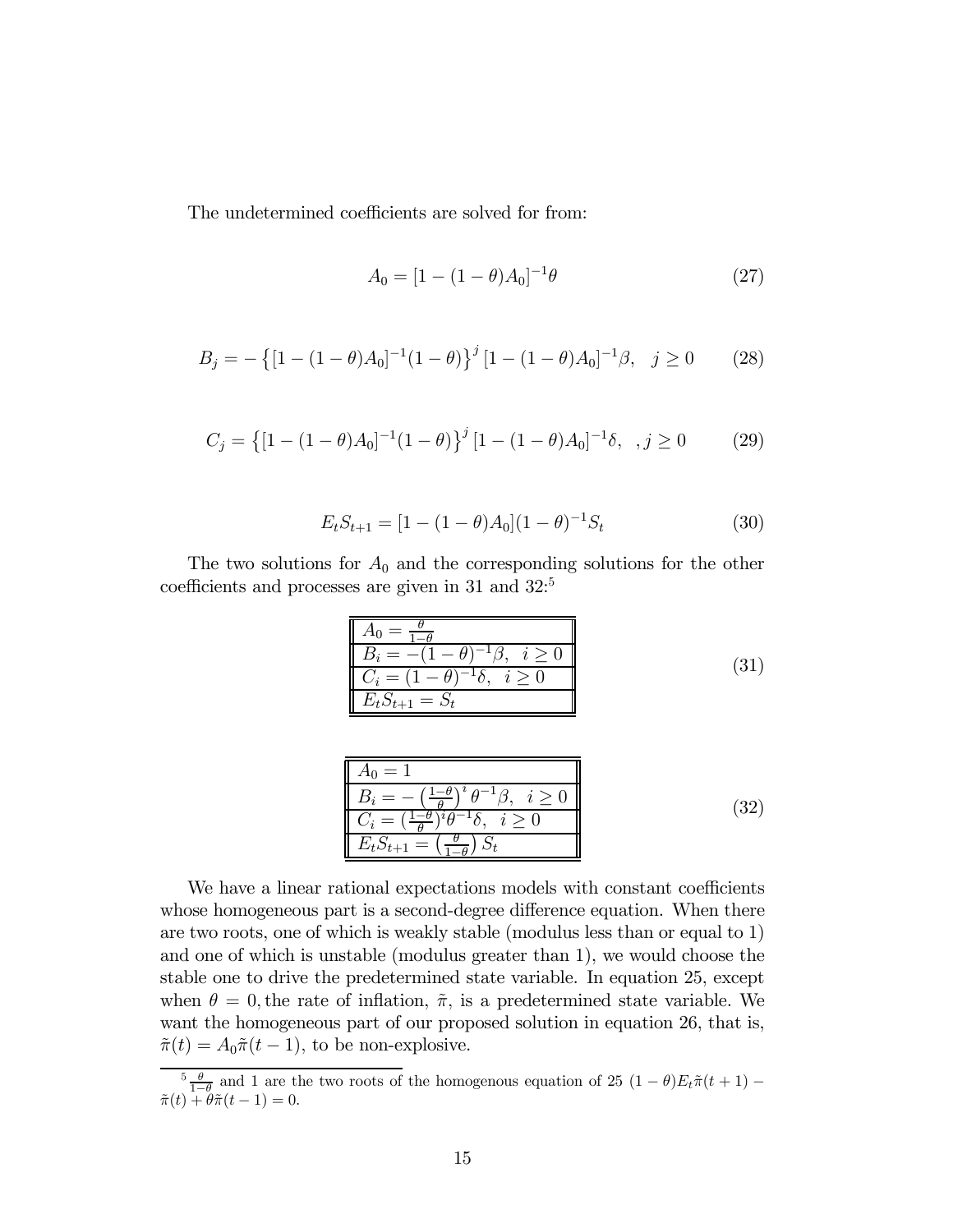For  $A_0 = \frac{\theta}{1-\theta}$ ,  $A_0$  increases monotonically with  $\theta$  over the interval  $0 \le \theta \le$ 1. Also,  $\theta > \frac{1}{2}$  implies  $A_0 > 1$ , and indeed  $\lim_{\theta \uparrow 1} \left( \frac{\theta}{1 - \theta} \right)$  $\left(\frac{\theta}{1-\theta}\right) = \infty$ . We therefore use  $A_0 = \frac{\theta}{1-\theta}$  for  $\theta \le \frac{1}{2}$  and  $A_0 = 1$  for  $\theta \ge \frac{1}{2}$ .

For  $\theta \leq \frac{1}{2}$ , that is, for the mainly forward-looking model, the solution looks as follows:

$$
\tilde{\pi}(t) = \left[\frac{\theta}{1-\theta}\right] \tilde{\pi}(t-1) - (1-\theta)^{-1} \beta \sum_{i=0}^{\infty} E_t[u(t+i) - u_N] \quad (33)
$$

$$
+ (1-\theta)^{-1} \delta \sum_{i=0}^{\infty} E_t \pi_\rho(t+i) + S_t
$$

$$
S(t) = E_t S(t+1) \tag{34}
$$

For  $\theta \geq \frac{1}{2}$ , that is, for mainly backward-looking model, the solution looks as follows:

$$
\tilde{\pi}(t) = \tilde{\pi}(t-1) - \theta^{-1}\beta \sum_{i=0}^{\infty} \left[ \frac{1-\theta}{\theta} \right]^i E_t[u(t+i) - u_N]
$$
(35)  

$$
+ \theta^{-1}\delta \sum_{i=0}^{\infty} \left[ \frac{1-\theta}{\theta} \right]^i E_t \pi_\rho(t+i) + S(t)
$$
  

$$
S(t) \equiv 0 \text{ for } \theta > \frac{1}{2}
$$
(36)  

$$
= E_t S(t+1) \text{ for } \theta = \frac{1}{2}
$$

Note that, when  $\theta = \frac{1}{2}$ , that is, when future expected inflation has the same weight as past inflation, the solution given by 33 and 34 is the same as the solution given by 35 and 36. When  $\theta > \frac{1}{2}$ , that is, when the model is mainly backward-looking, the sunspot component of the solution has to equal zero if the sunspot is not to blow up in expectation (see 32).

Disinflation when the inflation process is 'mainly forward-looking' Consider first the case where  $\theta \leq \frac{1}{2}$  and the inflation process is mainly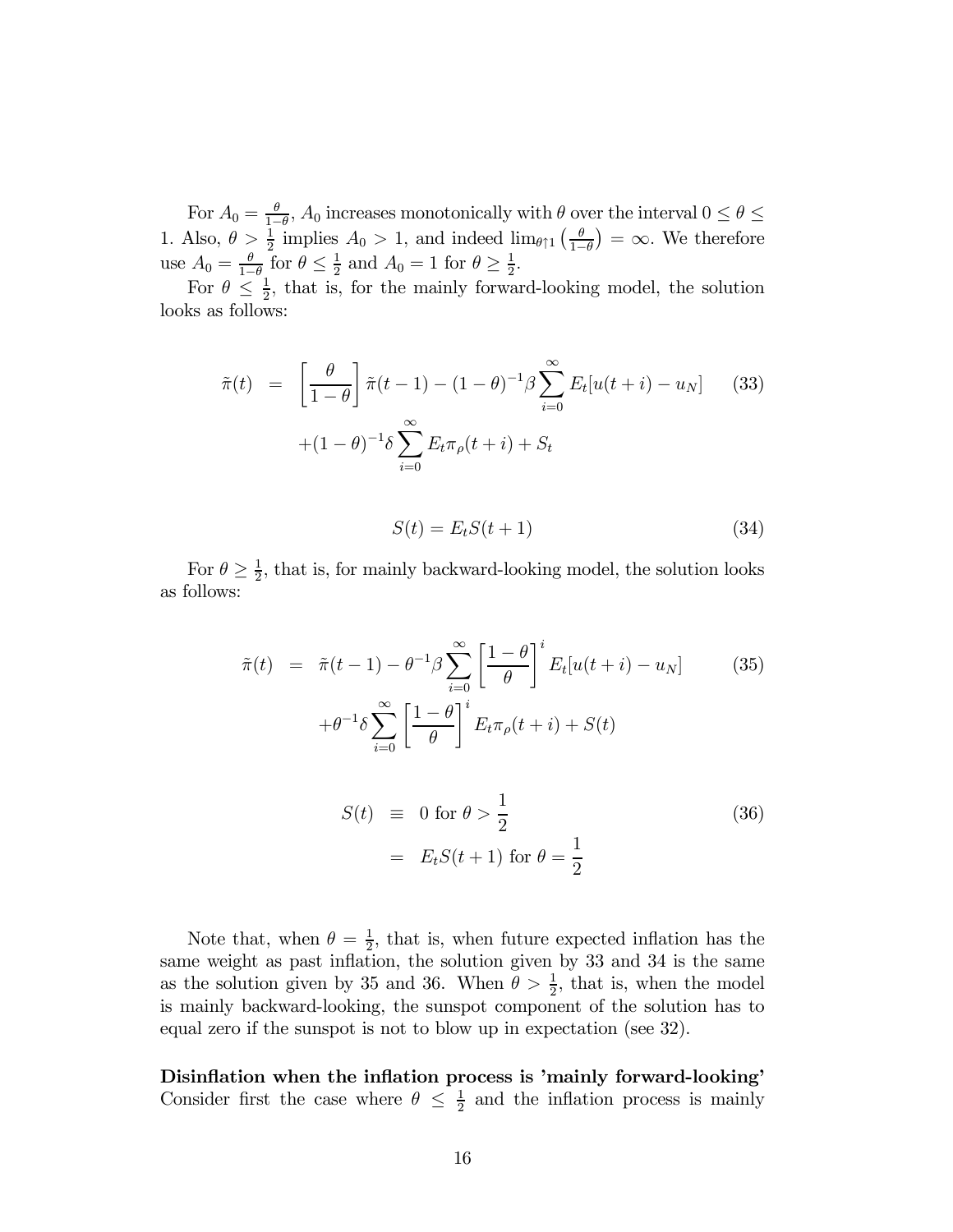forward-looking. Assume that condition 11 holds and the disinflation process does not permanently affect the real exchange rate.

The solution for the inflation rate becomes

$$
\tilde{\pi}(t) = \left[\frac{\theta}{1-\theta}\right] \tilde{\pi}(t-1) - (1-\theta)^{-1} \beta \lim_{\ell \to \infty} \sum_{i=0}^{\ell} E_t[u(t+i) - u_N] + S_t \quad (37)
$$

$$
S(t) = E_t S(t+1) \tag{38}
$$

Solving 37 forward we find

$$
\lim_{t \to \infty} \tilde{\pi}(t) = \lim_{t \to \infty} \left[ \frac{\theta}{1 - \theta} \right]^t \tilde{\pi}(0)
$$
\n
$$
+ (1 - \theta)^{-1} \beta \lim_{t \to \infty} \sum_{k=0}^t \left[ \frac{\theta}{1 - \theta} \right]^k \lim_{\ell \to \infty} \sum_{i=0}^\ell E_t[u(t - k + i) - u_N]
$$
\n
$$
+ \lim_{t \to \infty} \sum_{k=0}^t \left( \frac{\theta}{1 - \theta} \right)^k S_{t-k}
$$
\n(39)

The first term on the RHS of 39 vanishes because  $0 \le \theta \le \frac{1}{2}$ . Equation 39 has to hold for all processes driving the gap between the actual and natural unemployment rates. We assume that, in the long-run, the actual and natural unemployment rates are the same and that there is a constant long-run rate of inflation. The second term on the RHS of 39 therefore also vanishes

Using 38, this implies

$$
S_t = \left(\frac{1 - 2\theta}{1 - \theta}\right) \lim_{i \to \infty} E_t \tilde{\pi}(t + i)
$$
\n(40)

Before considering the mainly forward-looking case in detail, we consider the special case of the purely forward-looking process,  $\theta = 0$ . This is of interest because it is prominent in the New Keynesian literature.

Costless disinflation 2: the New Keynesian wonderland When  $\theta =$ 0, that is, when only expected future inflation affects current inflation and past inflation has no weight at all, the model reduces to the canonical timecontingent New Keynesian model developed by Calvo [8] (see also Ball [1], Ball, Mankiw and Romer [2] and Mankiw [12]). The model simplifies to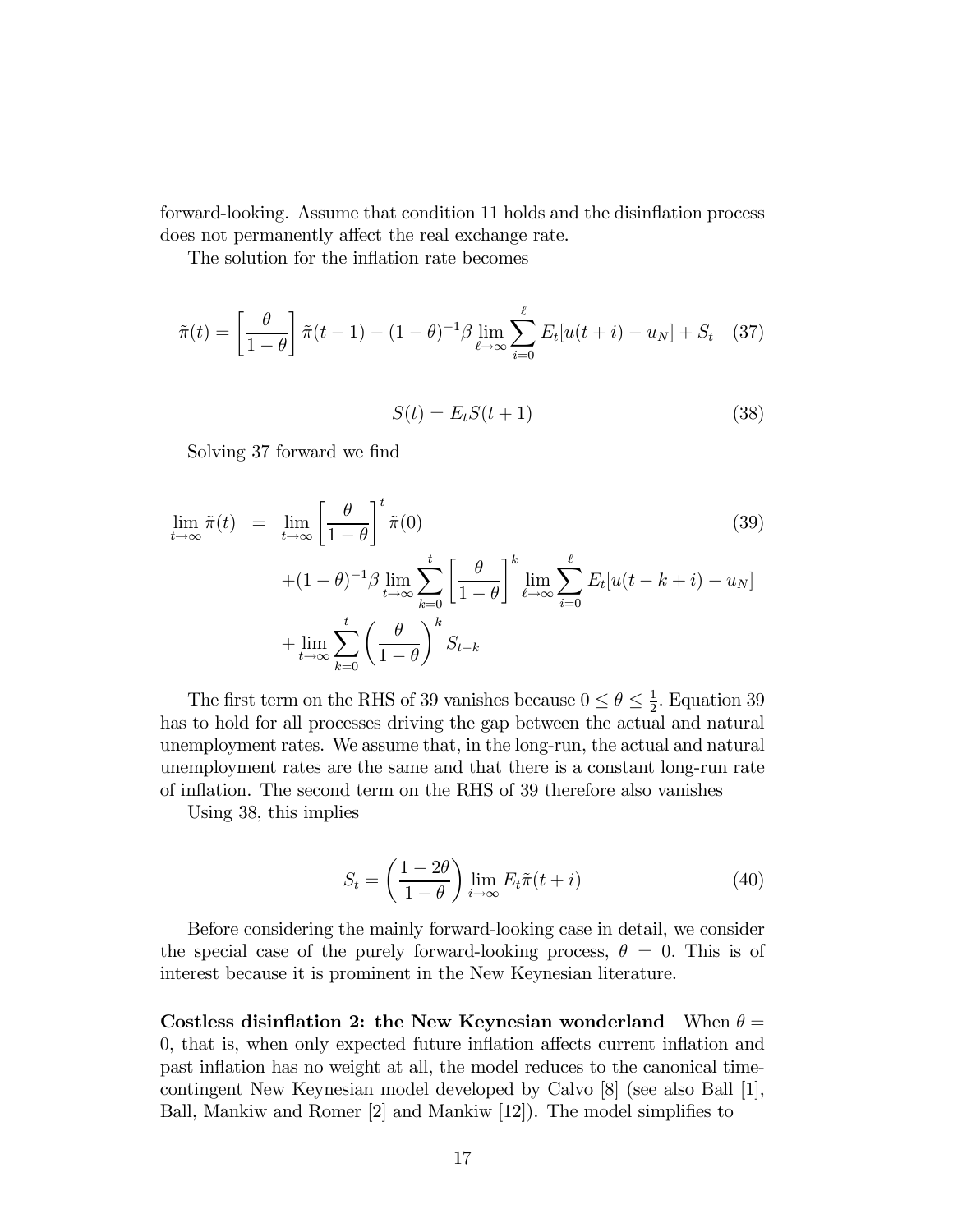$$
\tilde{\pi}(t) = E_t \tilde{\pi}(t+1) - \beta[u(t) - u_N] + \delta \pi_\rho(t)
$$
\n(41)

Its solution is

$$
\tilde{\pi}(t) = -\beta \sum_{i=0}^{\infty} E_t[u(t+i) - u_N] + \delta \sum_{i=0}^{\infty} E_t \pi_\rho(t+i) + S_t \tag{42}
$$

$$
S(t) = \lim_{i \to \infty} E_t \tilde{\pi}(t + i)
$$
\n(43)

While it is not apparent from 41, the Calvo [8] model that generates the (closed economy version of) 41, does have nominal price level rigidity or inertia. In any given period, the initial price level is predetermined. It does not, however, have inflation rigidity or inertia in the rate of inflation. Given the appropriate monetary policy support therefore, costless disinflation can be achieved. The title of Mankiw's [12] paper: "The Inexorable and Mysterious Tradeoff Between Inflation and Unemployment", does therefore not adequately characterise the (closed economy) version of 41 which figures prominently in that paper. Given the proper monetary policy, there is no trade-off between inflation and unemployment in the New Keynesian universe characterised by equation 41, or, equivalently, by equations  $42$  and  $43.6$ Note that, if 11 holds and the disinflation policy does not have a permanent effect on the real exchange rate, the solution to the New Keynesian inflation equation can be written as:

$$
\sum_{i=0}^{\infty} E_t[u(t+i) - u_N] = \beta^{-1} \left[ \lim_{i \to \infty} E_t \tilde{\pi}(t+i) - \tilde{\pi}(t) \right]
$$
(44)

Credible policies and policy announcements can lower both the long-run equilibrium rate of inflation,  $\lim_{i\to\infty} E_t \tilde{\pi}(t+i)$  and the current rate of inflation  $\tilde{\pi}(t)$  by equal amounts without the need to go through any transitional (let alone permanent) unemployment. In Buiter and Miller [7] (for the case of a closed economy) and in Buiter [5] (for the case of the open economy), inflation processes like 41 are embedded in simple but complete macroeconomic

 ${}^{6}$ In general, the implementation of the appropriate monetary policies may also require suitably supportive fiscal policies, owing to the inextricable interconnection between intertemporal monetary and fiscal policy through the government solvency constraint.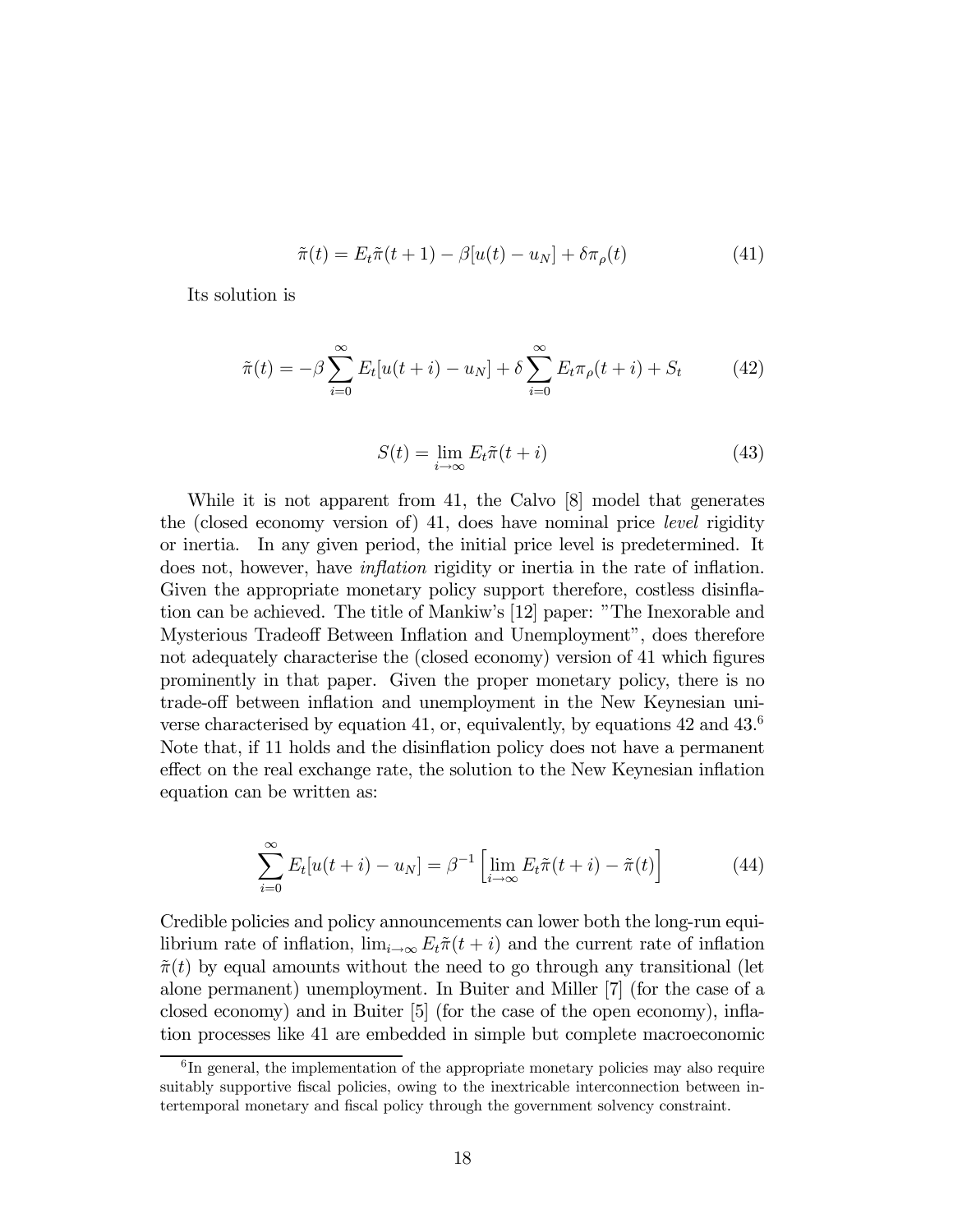models. The kind of monetary policy that would support costless disinflation in the Calvo model of equation 41 for which the price level is predetermined, would be an unanticipated immediate and permanent reduction in the *rate* of growth of the nominal money stock, accompanied by an immediate (unanticipated) one-off increase in the level of the nominal money stock of just the right magnitude to accommodate the increased demand for real money balances at the lower rate of inflation (and lower nominal interest rates) associated with the successful implementation of the policy.

Ball [1] got close to diagnosing the absence of any trade-off between unemployment and inflation in New Keynesian models à la Calvo, when he noted that, with the inflation equation given in 41, the unexpected, credible announcement of a future permanent reduction in the growth rate of the nominal money stock could cause a boom rather than a slump, between the announcement date and the date the reduction in the growth rate of the nominal money stock is actually implemented. Given 41, the anticipated future reduction in monetary growth would, because it raises the future unemployment rate (after the implementation date), reduce the rate of inflation immediately (that is, at the announcement date). Since (by assumption) the level of the nominal money stock path is unchanged until the implementation date, the lower inflation rate will gradually increase the real money stock. This supports a higher level of economic activity between the announcement date and the implementation date.

Ball's analysis and his conclusion are correct. They fail to point, however, to the key structural feature of the New Keynesian inflation equation - the absence of inflation inertia. This means that - far from being inexorable, let alone mysterious - the trade-off between inflation and unemployment is absent in the New Keynesian models considered by Calvo, Ball and Mankiw, as long as monetary policy is designed intelligently.

Strictly speaking, the conclusion that the sacrifice ratio is zero in the purely forward-looking model carries over to the entire class of 'mainly forwardlooking' mixed models  $(\frac{1}{2} \le \theta < 1)$ , although in this case costless disinflation cannot be achieved in finite time, but only asymptotically.

This can be seen from equations 37 and 40. These imply

$$
\tilde{\pi}(t) = \left[\frac{\theta}{1-\theta}\right] \tilde{\pi}(t-1) - (1-\theta)^{-1} \beta \sum_{i=0}^{\infty} E_t[u(t+i) - u_N] \quad (45)
$$

$$
+ \left(\frac{1-2\theta}{1-\theta}\right) \lim_{i \to \infty} E_t \tilde{\pi}(t+i)
$$

Assume that the government targets an inflation rate of  $\tilde{\pi}^*$ . We determine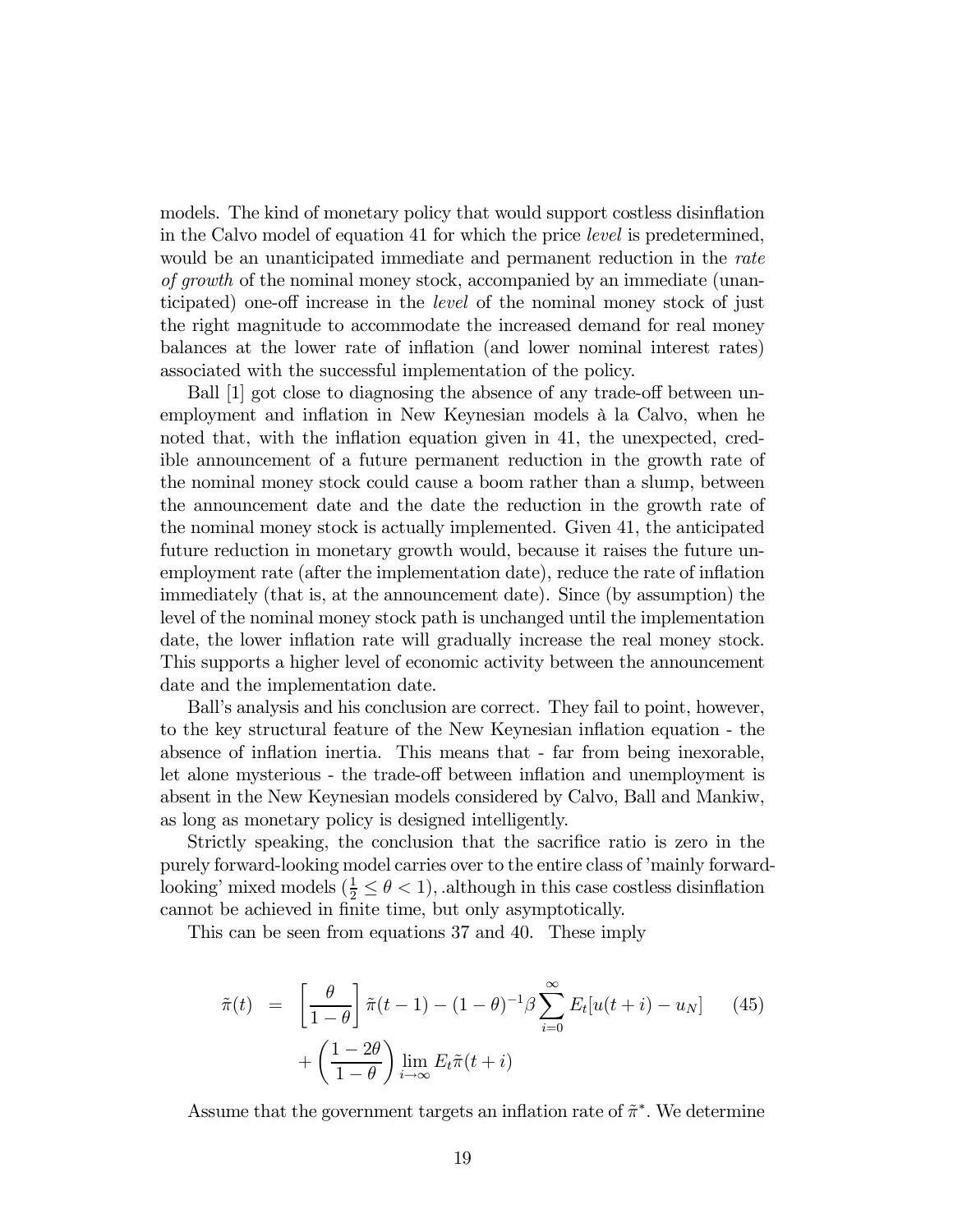whether, for the inflation process given in 45, the transition from  $\tilde{\pi}(t-1)$  to  $\tilde{\pi}^*$  can be achieved with the unemployment rate always at the natural rate. From 45, this would require that the following process converges to  $\tilde{\pi}^*$ :

$$
\tilde{\pi}(t) = \left[\frac{\theta}{1-\theta}\right] \tilde{\pi}(t-1) + \left(\frac{1-2\theta}{1-\theta}\right) \tilde{\pi}^*
$$
\n(46)

Therefore

$$
\lim_{t \to \infty} \tilde{\pi}(t) = \lim_{t \to \infty} \left[ \frac{\theta}{1 - \theta} \right]^t \tilde{\pi}(0) + \left( \frac{1 - 2\theta}{1 - \theta} \right) \tilde{\pi}^* \lim_{t \to \infty} \sum_{i=0}^t \left[ \frac{\theta}{1 - \theta} \right]^i \tag{47}
$$

Since  $0 \leq \theta < \frac{1}{2}$ ,

$$
\lim_{t \to \infty} \tilde{\pi}(t) = \tilde{\pi}^*
$$
\n(48)

Thus, asymptotically, the inflation rate can be brought to any level, without incurring any unemployment rate different from the natural rate. Unlike the fully forward-looking New Keynesian case, however, for which convergence to the new inflation rate can be instantaneous, convergence with  $u = u_N$  will only be gradual (indeed asymptotic) when  $\theta > 0$ .<sup>7</sup>

Conclusion 3 In both the New Keynesian (purely forward-looking) model and in the mainly forward-looking mixed model, the sacrifice ratio is zero. Achieving any desired change in the rate of inflation can be instantaneous in the New Keynesian model, but only asymptotic in the mainly forward-looking mixed model.

For a sustained reduction in the rate of inflation to be achieved in finite time in this model will require a positive sacrifice ratio. For instance, consider 45 when a sustained reduction to  $\tilde{\pi}^*$  is to be achieved in one period, t. The required unemployment rate in period  $t$  satisfies

$$
\tilde{\pi}^* = \left(\frac{\theta}{1-\theta}\right) \tilde{\pi}_{t-1} - (1-\theta)^{-1} \beta[u(t) - u_N] + \left(\frac{1-2\theta}{1-\theta}\right) \tilde{\pi}^*
$$

or

$$
u(t) - u_N = \beta^{-1} [\tilde{\pi}(t-1) - \tilde{\pi}^*]
$$

Note that  $\pi(t + i) = \pi^*$  and  $u(t + i) = u_N$  for  $i \ge 1$ , as required.

<sup>7</sup>The simple macromodel of Footnote 1 can be used to demonstrate the validity of the zero sacrifice ratio and asymptotic convergence to the new inflation rate. One policy experiment that supports this is the unanticipated announcement of an immediate and permanent reduction in the proportional growth rate of the nominal money stock.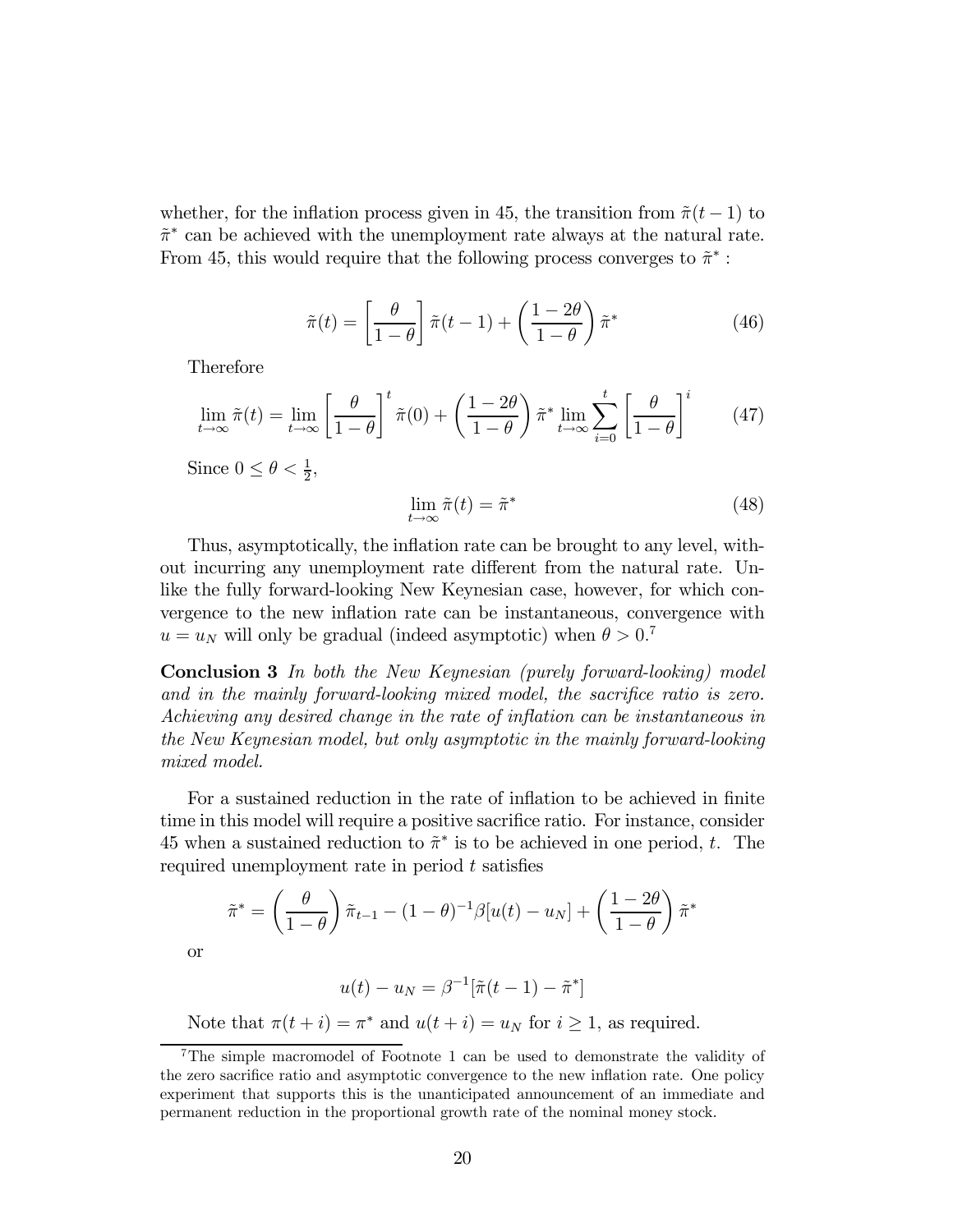Disinflation when the inflation process is 'mainly backward looking' The previous subsection showed that, given intelligently designed monetary policy, the sacrifice ratio is zero in the mainly forward-looking mixed model  $(0 \le \theta \le \frac{1}{2})$ . When the inflation process is completely backward-looking  $(\theta = 1)$ , we are back to the case with static core inflation and  $\sigma = \beta^{-1}$ , analysed earlier. We now focus on the most interesting case - that of an inflation process - the mainly backward-looking mixed process  $(\frac{1}{2} < \theta \le 1)$ . It is obvious from 41 and 35 and 36, that the sacrifice ratio is finite: it takes (at most) a temporary increase in unemployment to achieve a permanent reduction in inflation. It is also clear that the sacrifice ratio depends only on β and θ, and, when  $θ = \frac{1}{2}$ , on  $\lim_{i \to \infty} E_t S(t + i)$ .

When  $\theta > \frac{1}{2}$  (which implies  $A_0 = 1$ ), it is always possible, since there only is one lag in the inflation process, and the coefficient on lagged inflation in 35 is unity, to achieve a permanently lower rate of inflation by increasing (expected) unemployment for just one period. Consider the case where unemployment is raised only in period t, that is,  $u(t + i) = u_N$ ,  $i \ge 1$ . Assume also, until further notice, that the current and expected future real exchange rate depreciation rates are held constant. From 35 it then follows that

$$
\sigma = \theta \beta^{-1} \tag{49}
$$

As expected, the sacrifice ratio is smaller when the responsiveness of inflation to unemployment is higher and when the relative weight of past inflation is lower. Note that the desired full reduction in the rate of inflation is achieved immediately in this case, that is, in period  $t$ . Note that, the path of inflation over time is given by

$$
\tilde{\pi}_{t+i} = \tilde{\pi}_{t-1} - 1 \quad, i \ge 0 \tag{50}
$$

Forward-looking expectations and the case for 'delay in implemen**tation**' Again considering the case where  $\theta > \frac{1}{2}$  and where the path of the real exchange rate is held constant. We can determine the sacrifice ratio when unemployment is increased by the same amount in two successive periods, t and  $t + 1$ , say. For all subsequent periods, unemployment is kept at the natural rate. This means

$$
\tilde{\pi}(t) = \tilde{\pi}(t-1) - \frac{\beta}{\theta} [u(t) - u_N] - \frac{\beta}{\theta} \left( \frac{1-\theta}{\theta} \right) [u(t+1) - u_N]
$$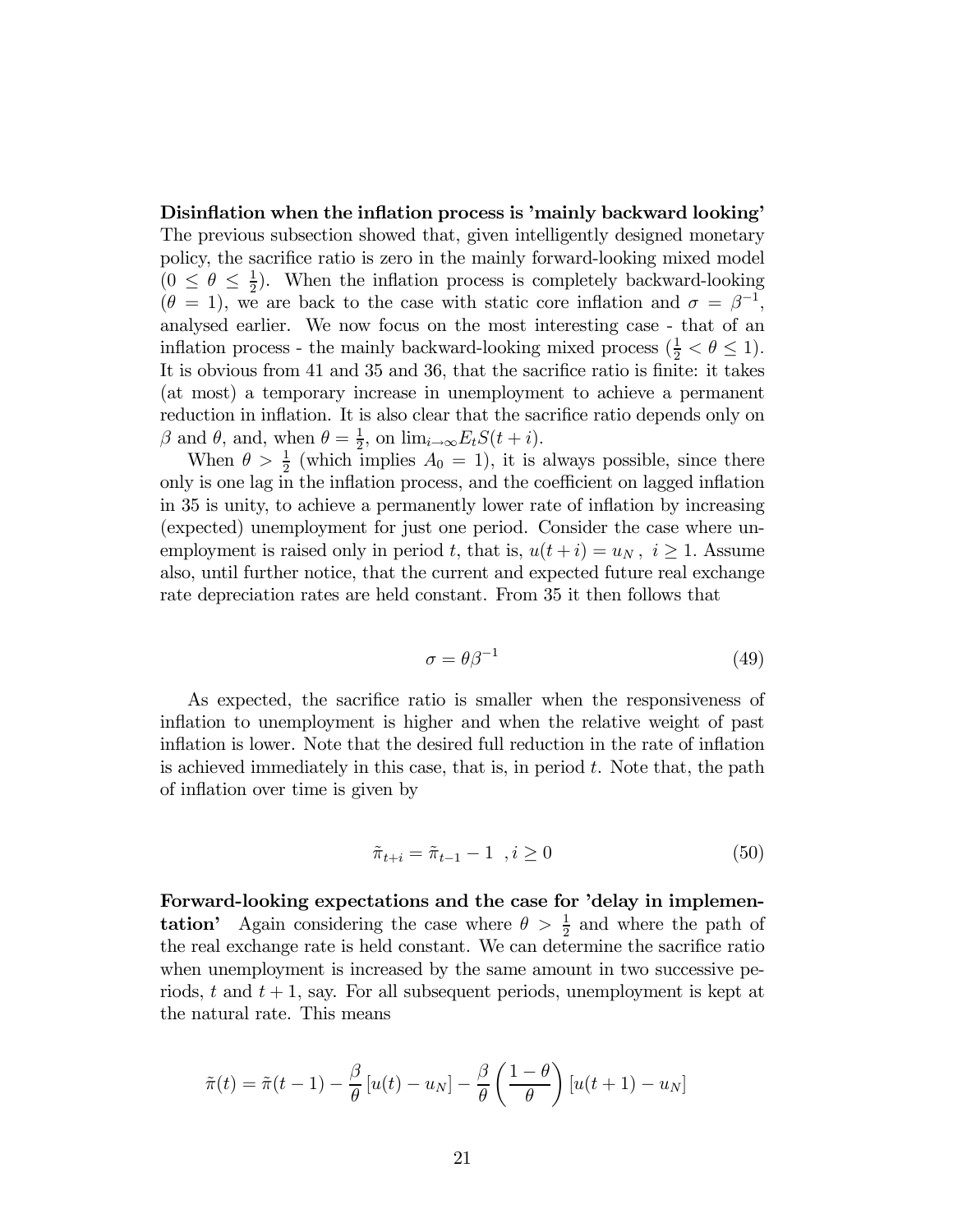$$
\tilde{\pi}(t+1) = \tilde{\pi}(t) - \frac{\beta}{\theta} [u(t+1) - u_N]
$$

$$
= \tilde{\pi}(t-1) - \frac{\beta}{\theta} [u(t) - u_N] - \frac{\beta}{\theta^2} [u(t+1) - u_N]
$$

Since unemployment is, by assumption, the same in periods  $t$  and  $t + 1$ ,

$$
u(t) - u_N = u(t+1) - u_N = \bar{u} - u_N
$$

Therefore,

$$
\tilde{\pi}(t+1) = \tilde{\pi}(t-1) - \frac{\beta}{\theta^2}(1+\theta)\left(\bar{u} - u_N\right)
$$

The unemployment gap we need to maintain for 2 periods in order to reduce inflation by 1% in two periods (and keep it at that lower level forever after) is therefore given by

$$
\bar{u} - u_N = \frac{\theta^2}{\beta(1+\theta)}
$$

The sacrifice ratio is

$$
\sigma = \left(\frac{2\theta}{1+\theta}\right)\frac{\theta}{\beta} < \frac{\theta}{\beta} \text{ for } \theta < 1
$$

This is intuitively plausible. Unemployment in period  $t + 1$  works twice. First, directly, in period  $t+1$ . Second, during period t, when the expectation of period  $t + 1$  unemployment depresses period t inflation. Since policy has both direct effects and announcement effects when expectations are forwardlooking, there is a case for a disinflationary policy taking the form of the immediate, credible announcement of future contractionary policy measures that will result in *future* unemployment. Thus the *credible* policy announcement should be forthcoming immediately, but the recession it announces should be postponed into the future, in order for the total, cumulative unemployment cost of achieving a sustained reduction in the rate of inflation to be as low as possible. Note that this constitutes an argument for gradualism over cold turkey, provided announcements concerning future policy are credible, that is, provided the policy maker is able to commit to future policy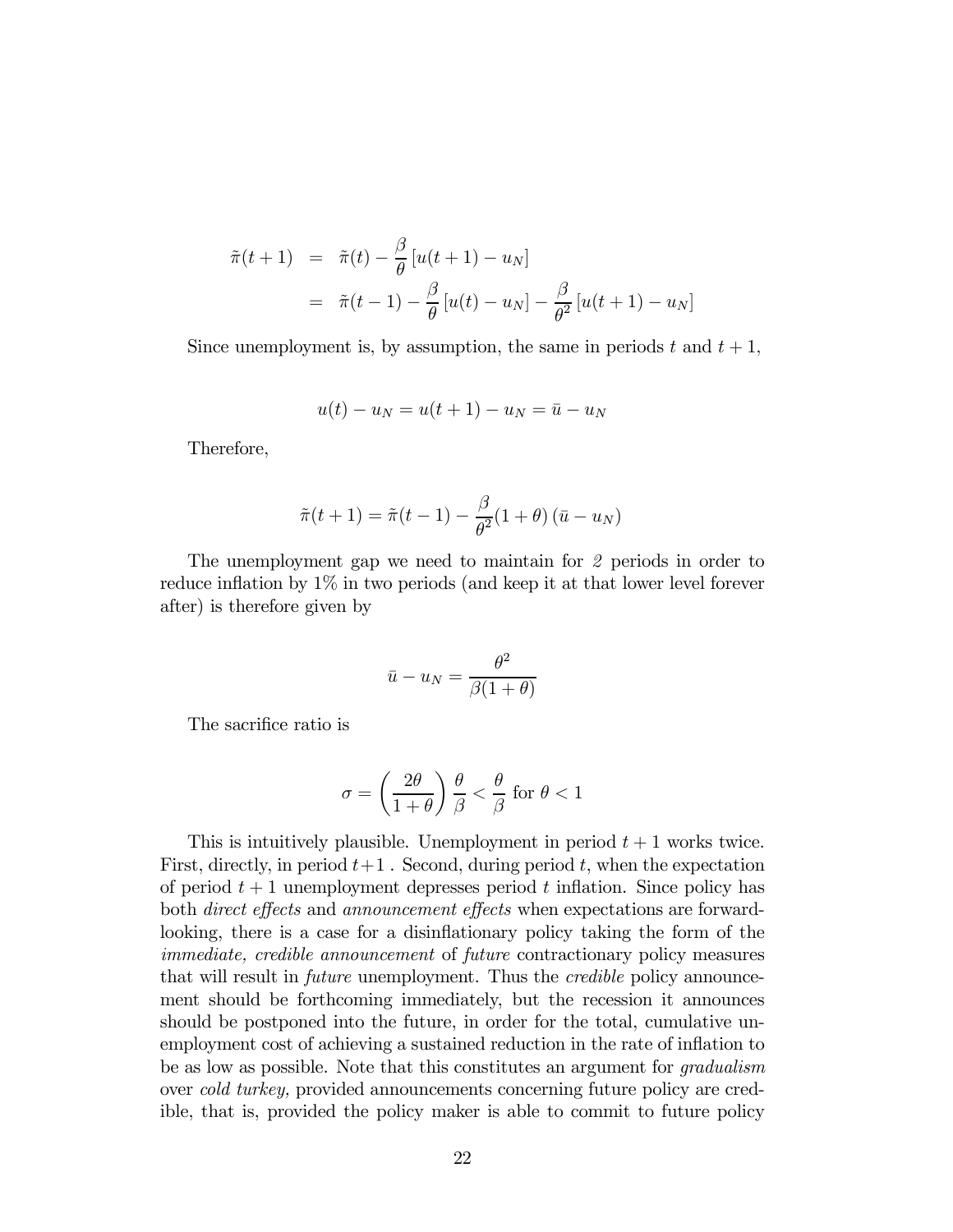actions or policy rules. Gradualism means that the restrictive policy measures and their effect on unemployment and inflation are delayed and spread out over a number of periods. Cold turkey means that implementation is immediate and concentrated in a short period of time.

The inflation profile is of course not the same when part of the contractionary package required to achieve a given reduction in inflation (permanently but by some unspecified date) is postponed. When unemployment is increased by equal amounts in periods t and  $t + 1$ , the profile of inflation is as follows

$$
\tilde{\pi}(t) = \tilde{\pi}(t-1) - \frac{1}{1+\theta} \n\tilde{\pi}(t+i) = \tilde{\pi}(t-1) - 1, \ i \ge 1
$$
\n(51)

Comparing 50 and 51, we note that, while the inflation reduction in period  $t+1$  and beyond is the same for both unemployment profiles, the reduction in inflation in period  $t$  is larger when all the unemployment in concentrated in period t rather than being spread equally over periods t and  $t + 1$ .

Starting in period  $t$ , the authorities could also achieve a permanent reduction in inflation starting in period  $t + 1$  by just increasing unemployment in period  $t + 1$ , and making a credible announcement to that effect in period t. In this case:

$$
\tilde{\pi}(t) = \tilde{\pi}(t-1) - \frac{\beta}{\theta} \left( \frac{1-\theta}{\theta} \right) [u(t+1) - u_N]
$$

$$
\tilde{\pi}(t+1) = \tilde{\pi}(t) - \frac{\beta}{\theta} [u(t+1) - u_N]
$$

$$
= \tilde{\pi}(t-1) - \frac{\beta}{\theta^2} [u(t+1) - u_N]
$$

In this case the sacrifice ratio is

$$
\sigma = \frac{\theta^2}{\beta} < \left(\frac{2\theta}{1+\theta}\right) \frac{\theta}{\beta} < \frac{\theta}{\beta} \text{ for } \theta < 1
$$

As expected, concentrating the necessary unemployment increase completely in period  $t + 1$  results in an even lower sacrifice ratio than spreading it evenly over periods t and  $t + 1$ . The sequence of inflation rates in this case is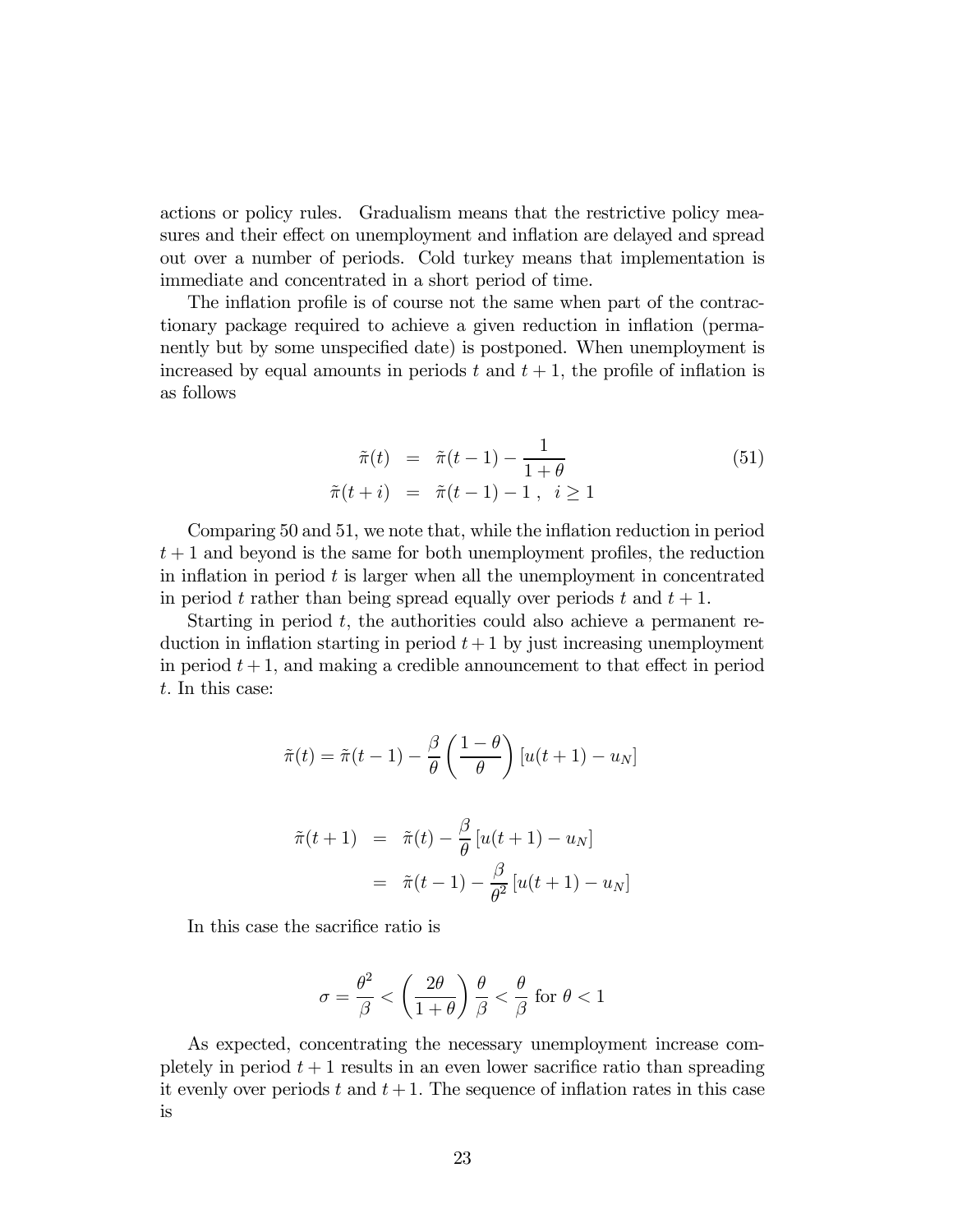$$
\begin{aligned}\n\tilde{\pi}(t) &= \tilde{\pi}(t-1) - (1-\theta) \\
\tilde{\pi}(t+i) &= \tilde{\pi}(t-1) - 1 \,, \quad i \ge 1\n\end{aligned} \tag{52}
$$

Again, while the same inflation rate is ultimately achieved and sustained, period t inflation is highest when all the unemployment is concentrated in the later period.

What the logic of the model therefore calls for, if the purpose were to minimise the sacrifice ratio, is the immediate, credible announcement of (and commitment to), a delayed implementation of policy measures some time in the future (the further in the future, the better for the sacrifice ratio).

Note that there is likely to be a credibility problem or commitment problem here. Once the (credible) announcement (in period  $t$ ) of higher unemployment in period  $t + 1$  (or even further into the future) has had its desired announcement effect on inflation in period  $t$ , the authorities may no longer wish to incur the higher unemployment when period  $t + 1$  arrives, just to ensure that their period  $t$  commitments are honoured. How would the public respond to the following policy statement?

"Dear electorate. Several years ago my government announced that we would create a recession, starting today, in order to achieve a lasting reduction in the rate of inflation. You believed us. Your wage and price setting practices moderated and the desired reduction in inflation has now been achieved without, thus far, any increase in unemployment. There is therefore no reason, from the point of view of our inflation performance, to go ahead now and implement the measures that will produce the recession we promised you all those years ago. However, I cannot tell a lie. My credibility matters to me. We'll have the recession anyway. I look forward with confidence to your support at the next general elections"

Clearly, the policy announcement of a future policy-induced recession, with the costs postponed until after the gains have been reaped, would not in fact be credible. It is true that politics is a repeated game. Therefore, considerations of repetition and reputation can, in principle, overcome time inconsistency problems of the kind that arise here, or indeed whenever policy has announcement effects. It seems questionable, however, that a government would create a recession when there is no longer any use for it from the point of view of reducing inflation, simply to preserve its credibility for possible future policy announcements.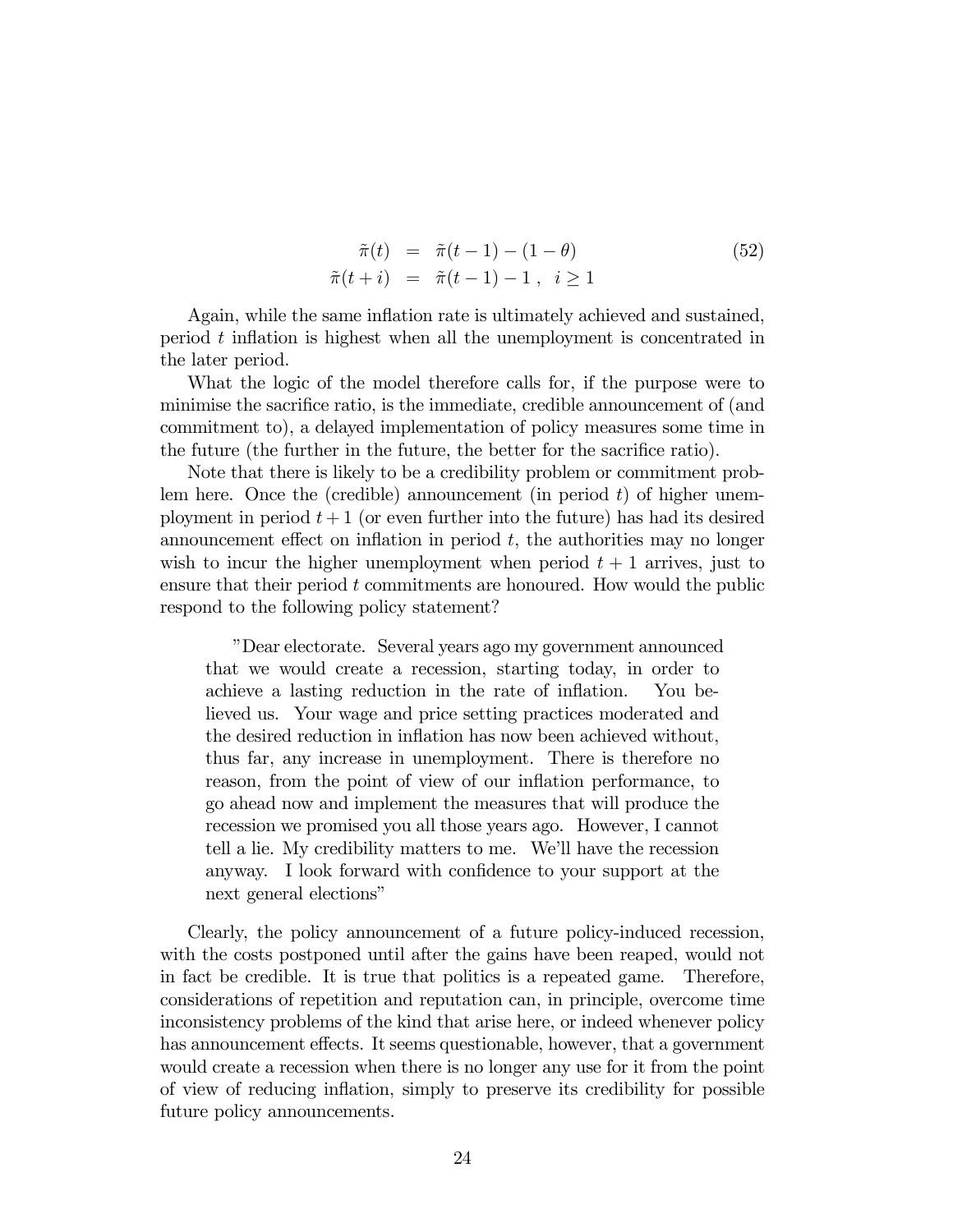There are two further qualifications to the proposition that the postponement of disinflationary pain may be good for you. First, the sacrifice ratio sums the *undiscounted* increases in unemployment. The authorities may not in fact be indifferent about the timing of unemployment.<sup>8</sup> Second, the inflation profiles are different for the three cases, before period  $t + 1$ . Inflation in period  $t$  is lowest when the unemployment is all concentrated in period  $t$ and highest when it is all concentrated in period  $t + 1$ .

Can the behaviour of the real exchange rate make a difference to the sacrifice ratio in the mainly backward-looking model? When  $\theta > \frac{1}{2}$ , and therefore  $S(t)=0$ , the inflation process looks as follows:

$$
\tilde{\pi}(t) = \tilde{\pi}(t-1) - \theta^{-1}\beta \sum_{i=0}^{\infty} \left[ \frac{1-\theta}{\theta} \right]^i E_t[u(t+i) - u_N] + \theta^{-1}\delta \sum_{i=0}^{\infty} \left[ \frac{1-\theta}{\theta} \right]^i E_t \pi_\rho(t+i)
$$
\n(53)

Even granting the assumption that the disinflation process does not have a lasting effect on the real exchange rate, that is  $\sum_{i=0}^{\infty} E_t \pi_\rho(t+i) = 0$ , a given real exchange rate appreciation at time t followed by a later depreciation of the same magnitude will have a lasting effect on the inflation rate. Indeed, an initial real appreciation followed by a later real depreciation that restores the original real exchange rate will raise inflation and the sacrifice ratio. For instance, in the Dornbusch 'overshooting' model of Footnote 1, when 25(with  $\theta > \frac{1}{2}$ ) is substituted for the conventional Phillips curve, the real exchange rate 'overshooting' that occurs in response to the unanticipated, immediate and permanent reduction in the growth rate of the nominal money stock, raises the sacrifice ratio relative to a policy that pursues a constant real exchange rate throughout the disinflation process. $9$  The real overshooting does, of course, provide the anti-inflationary gains earlier. For instance, a  $1\%$  real appreciation in period t followed by the expectation of a  $1\%$  real depreciation in period  $t + 1$  (and the actual occurrence of that depreciation in period  $t+1$ ) would *reduce* inflation in period t by  $\delta(2\theta-1)\theta^{-2}\%$ , but would also raise it during period  $t + 1$  by  $\delta(1 - \theta)\theta^{-2}\%$  relative to where it would have been with a constant real exchange rate. The reason is that, from 53, the future real exchange rate depreciation works twice, once when it actually occurs, during period  $t + 1$ , and once when it is anticipated, in period t. The earlier appreciation does not have these announcement effects.

<sup>&</sup>lt;sup>8</sup>If the subjective discount rate of the authorities is positive, this would further favour postponing the unemployment.

<sup>&</sup>lt;sup>9</sup>This would require the use of time-varying fiscal policy.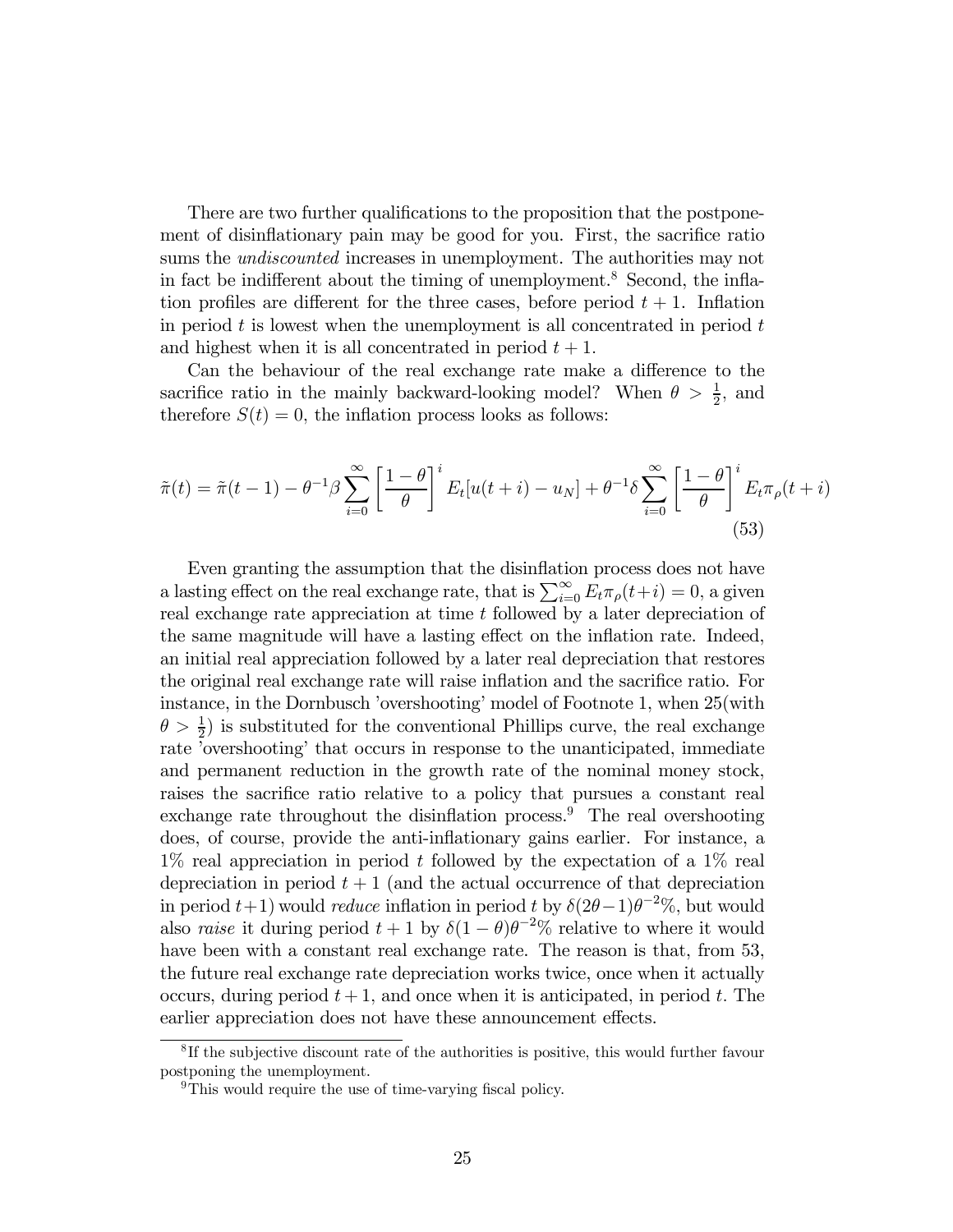Conclusion 4 In the mainly backward-looking model, costless disinflation is impossible. The sacrifice ratio is always positive (but finite).

Conclusion 5 In the mainly backward-looking model, the unexpected, credible announcement of a given cumulative increase in current or future unemployment has a stronger sustained effect on the rate of inflation the further in the future it is applied. Equivalently, a given sustained reduction in inflation can be achieved with a lower sacrifice ratio if the unemployment is postponed further into the future. However, postponing the unemployment also delays the achievement of the full reduction in inflation.

Conclusion 6 Technically more efficient disinflation plans that involve the achievement of some or all of the full anti-inflationary gains through announcement effects of unemployment to be incurred after the anti-inflationary gains have been achieved, are unlikely to be credible.

Conclusion 7 In the mainly backward-looking model, temporary real exchange rate changes can affect the sacrifice ratio. An early real appreciation followed by a later real depreciation that takes the real exchange rate back to its initial level will raise the sacrifice ratio.

# 4 Hysteresis in the Natural Rate of Unemployment

Hysteresis, path dependence or history dependence is a property of dynamical systems that have multiple stationary (steady-state) or long-run equilibria. The long-run behaviour of a dynamical system with multiple steady states depends on the initial conditions and on transitory shocks along the adjustment path to the steady state. The example given below has a continuum of steady states, but hysteresis can be present also if there are only a discrete number of steady states.

The natural rate of unemployment is hysteretic if this period's value of the natural rate of unemployment depends on the past history of the actual rate of unemployment. A simple linear process is shown in 54 below:

$$
u_N(t) = \zeta u(t-1) + (1-\zeta)u_N(t-1)
$$
  
0 \le \zeta \le 1 (54)

This means that the current value of the natural rate depends on the entire past history of actual rates: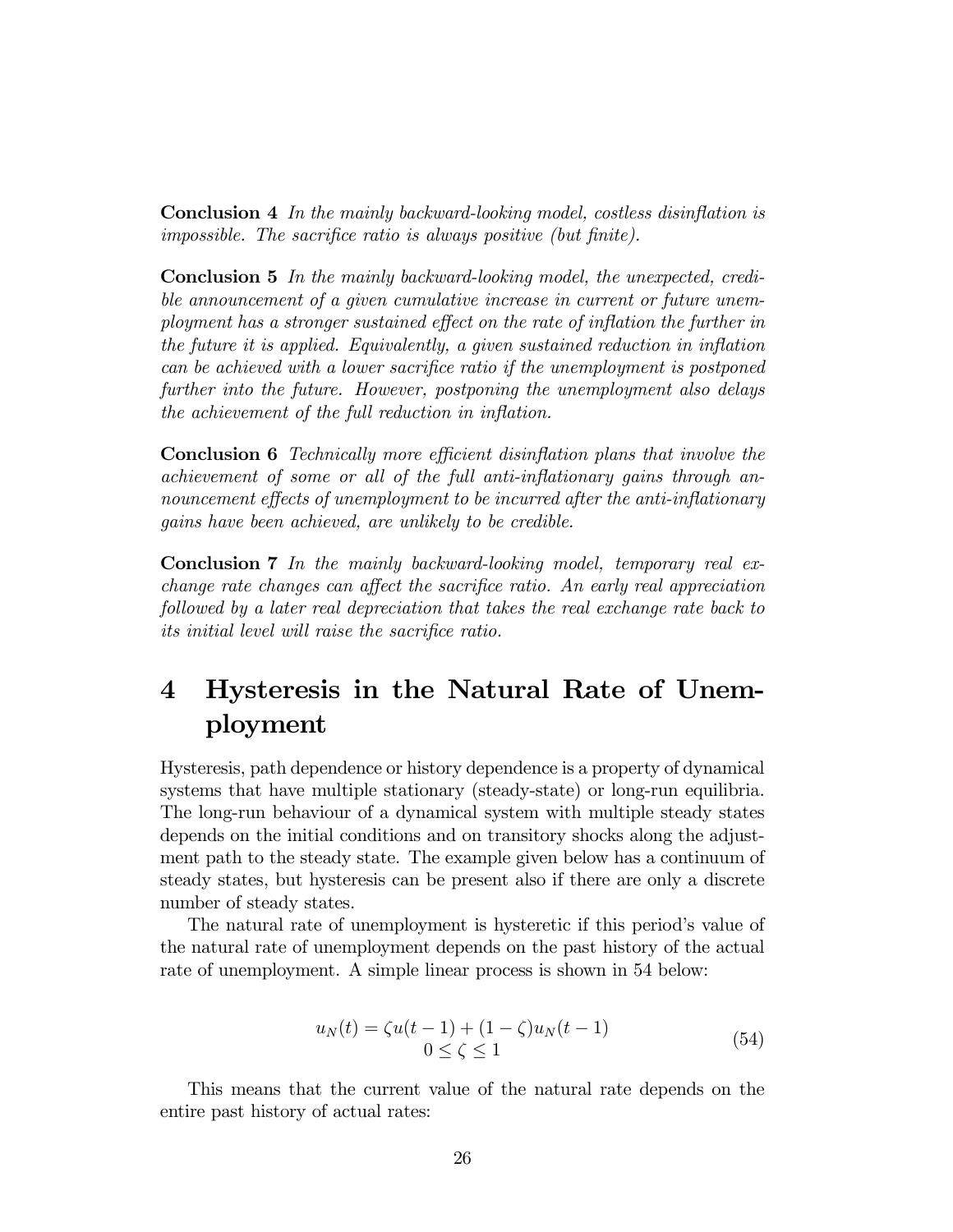$$
u_N(t) = \zeta \sum_{i=0}^{T-1} (1 - \zeta)^i u(t - 1 - i) + (1 - \zeta)^T u_N(t - T)
$$

There are several theories that support the view that the natural rate may be history-dependent. The first is the human capital decumulation explanation of hysteresis in the natural rate. This holds that the experience of actual unemployment hurts both the aptitude for work (loss of skills) and the attitude towards work (demotivation, discouragement). The human capital, that is, the efficiency of the unemployed component of the labour force therefore declines when unemployment is high. This may be especially relevant for the long-term unemployed and for young labour force entrants who miss out on labour market experience during the formative years of their lives. While labour supply in physical units may remain the same, labour supply in units of efficiency or quality falls. The employed become a progressively smaller influence on the wage bargain.

The second explanation is *insider-outsider theory*, due to Gregory [10, Boo], elaborated by Snower and Lindbeck [11] and popularised by Blanchard and Summers [3]. This views the labour force as segmented between insiders and outsiders. The insiders are the employed workers, who negotiate with the employers without taking account of the implications of their wage bargain for the employment prospects of the outsiders. The outsiders are assumed to be completely disenfranchised in the wage and employment negotiations among the insiders. Effective barriers to entry (both by workers and by new firms employing only outsiders) are required for this to be a robust equilibrium. When workers become unemployed, they cease to be insiders and become outsiders. They no longer exercise any restraining influence on the wage and employment negotiations of the remaining insiders. Again, the unemployment cease to represent an effective supply of labour.

An explanation in the same spirit as the human capital theory of hysteresis in the natural rate is the physical capital stock theory of hysteresis. It notes that most episodes of disinflation and high unemployment are recessions with low levels of capital formation. If labour and capital are complements in the production function, this will reduce the demand for labour. The full employment level of employment therefore falls or the natural rate of unemployment rises.

For illustrative purposes, we shall combine 54 with 7, and static core inflation,  $\tilde{\pi}_c(t) = \tilde{\pi}(t - 1)$ . This yields

$$
\tilde{\pi}(t) = -\beta \left[ u(t) - u_N(t) \right] + \delta \pi_\rho(t) + \tilde{\pi}(t-1)
$$
\n(55)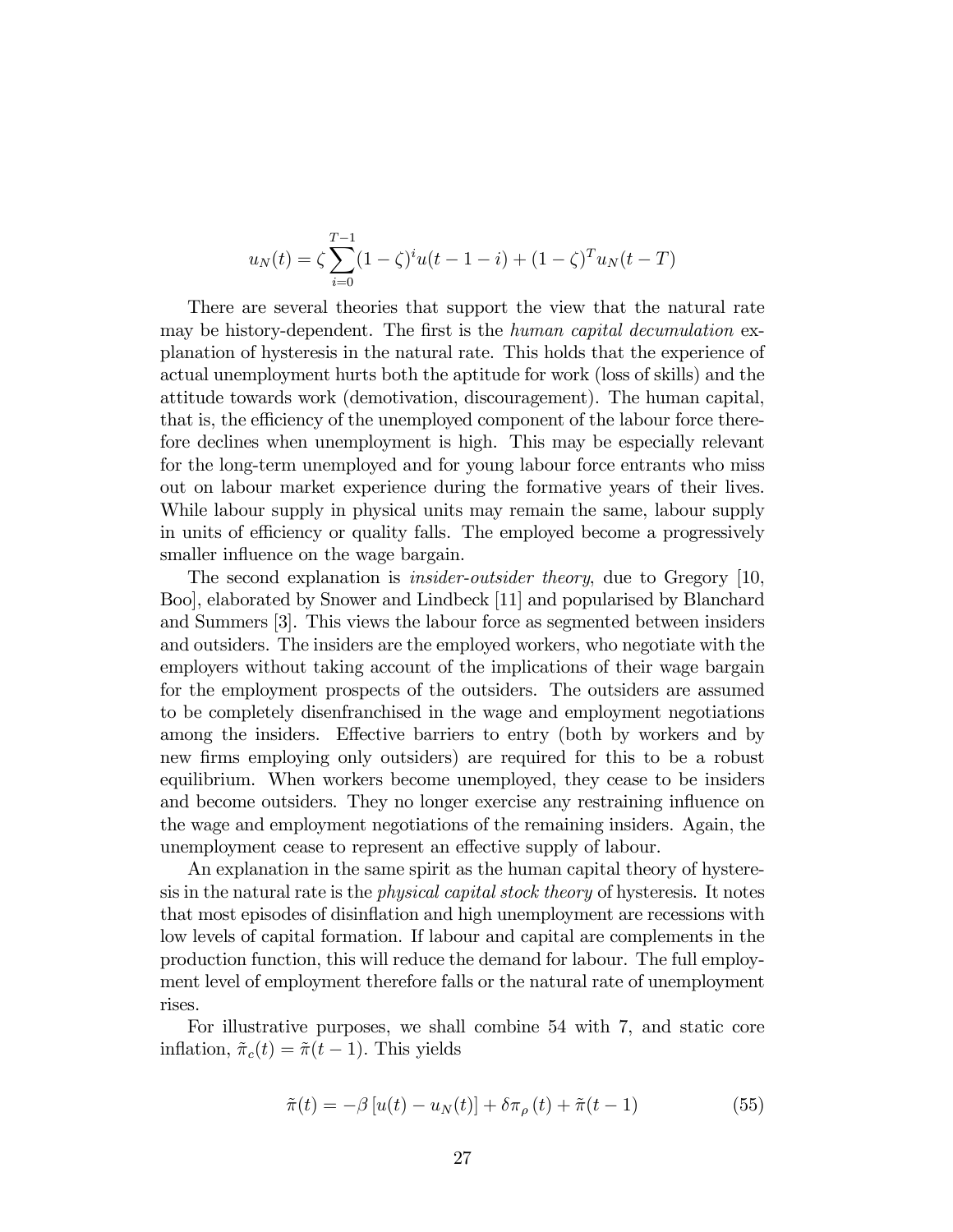Equations 54 and 55 imply:

$$
\Delta \tilde{\pi}(t) = (1 - \zeta)\Delta \tilde{\pi}(t - 1) - \beta \Delta u(t) + \delta \Delta \pi_{\rho}(t) + \delta \zeta \pi_{\rho}(t - 1)
$$
(56)

Note that the *change* in the inflation rate in period  $t$  depends only on the change in the unemployment rate and not on the level of the unemployment rate. Consider the case where the real exchange rate is constant. Equation 56 implies that, with hysteresis in the unemployment rate, the sacrifice ratio is infinite. In the simple case where  $\zeta = 1$ , and the natural rate this period equals last period's actual rate:  $u_N(t) = u(t-1)$ , for the inflation rate in period t to fall by 1%, the unemployment rate in period t has to rise by  $\beta^{-1}\%$ . If the natural rate were constant, the unemployment rate could be reduced back to its original level in period  $t + 1$ , and inflation in periods  $t + 1$  and beyond would remain at the new 1% lower level, since core inflation in period  $t+1$  equals the lower actual rate of inflation in period t. However, because of the hysteresis in the natural rate,  $u_N(t + 1) = u(t)$  and in order to stop the inflation rate from rising back to its original level, the unemployment rate will have to stay permanently at its new higher level. While the long-run Phillips curve is still vertical, it can be vertical at any level of the unemployment rate, depending on the past history of the unemployment rate. The actual rate of unemployment drags the natural rate of unemployment with it as time passes. The restraining effect on inflation from a higher unemployment rate therefore wears off over time and ultimately disappears altogether (in our simple example it is gone after one period). Hysteresis in the natural rate of unemployment therefore has important implications for the cost-benefit analysis of anti-inflationary policy: the sacrifice ratio is infinite.<sup>1011</sup>

$$
\Delta \tilde{\pi}(t) = -\beta \Delta u(t) + \delta \pi_{\rho}(t)
$$

$$
\begin{array}{rcl}\n\tilde{\pi}(t) & = & \tilde{\pi}_c(t) - \beta_0 \left[ u(t) - u_N(t) \right] - \beta_1 \Delta u(t) \\
\beta_0, \beta_1 & > & 0\n\end{array}
$$

<sup>1</sup>0This approach to hysteresis in the natural rate of unemployment is very similar in spirit to models of wage and price inflation that make the rate of inflation a function of the change in unemployment rather than its level. A simple example with static core inflation is given below:

This specification implies that as soon as unemployment stabilizes, no matter at what level, inflation stops rising or falling. The sacrifice ratio is again infinite.

<sup>&</sup>lt;sup>11</sup>Many empirical Phillips curves that do have the long-run natural rate property nevertheless have the change in the unemployment rate as a determinant of short-run inflation dynamics. An example (in a closed economy setting) is the following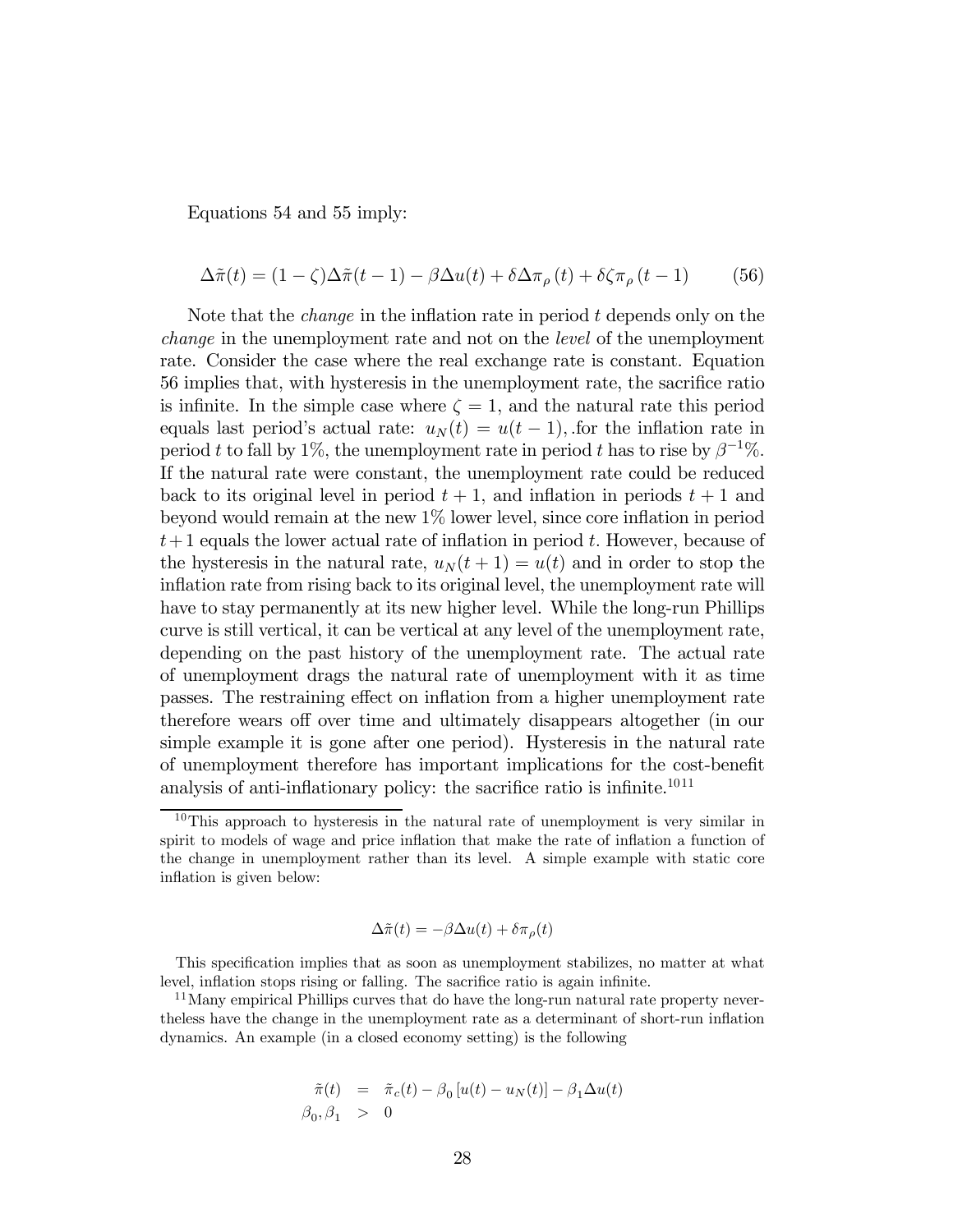With hysteresis in the natural rate of unemployment, the sacrifice ratio will be infinite for all models considered earlier, except for the New Classical and New Keynesian models, for which the sacrifice ratio is zero and any desired change in the rate of inflation can be achieved instantaneously. For the other mainly forward-looking mixed models (those for which  $0 < \theta \leq \frac{1}{2}$ ), the sacrifice ratio is also zero, but any desired change in the rate of inflation can only be achieved asymptotically if no unemployment is to be incurred.

One of the reasons why some version of the hysteresis hypothesis continues to find support is the (casual) empirical observation that estimates of the natural rate of unemployment have, empirically, tended to track the actual rate of unemployment quite closely. The fact that the natural and the actual rates of unemployment tend to move together empirically is consistent with the hysteresis hypothesis, but can also be rationalised with approaches that view the natural rate as causally independent of the current and past behaviour of actual unemployment, and of stabilisation policy generally. The natural rate could, for instance, be driven by structural factors such as normal productivity growth, the balance of bargaining power in the labour market, direct and indirect tax wedges between the marginal cost of labour to the employer and the after-tax wage of the worker, unemployment benefits, skills mismatch, minimum wage legislation, employment 'protection' legislation etc. The actual unemployment rate could track this exogenous natural rate quite closely either because the servo-mechanism of the market economy sooner or later drives the actual and the natural closer together and/or because policy actions in support of stable inflation keep the actual unemployment rate quite close to the natural rate.

If the hysteresis hypothesis were to be valid, the benefit from unconventional approaches to inflation control would be greatly increased. Even a temporary incomes policy (or price and wage freeze) could have a permanent effect on the inflation rate. Equivalently, the ability to override the core inflation process through some kind of incomes policy could reduce the sacrifice ratio to a finite level or, in the best case, reduce it to zero. Formally, in our models, such in incomes policy would have to be modeled as a deus ex machina that permits one to override the 'normal' inflation kernel at least temporarily. Whether such a mechanism exists in the real world is doubtful. Past experience with incomes policy in industrial countries like the UK and the US have been disasters. There is some evidence that in the Nordic countries and in the Netherlands, social compacts of this kind may have been

The natural rate is exogenous in this example. The contribution of  $\Delta u(t)$  to the shortrun inflation dynamics is sometimes referred to as a 'speed limit effect'.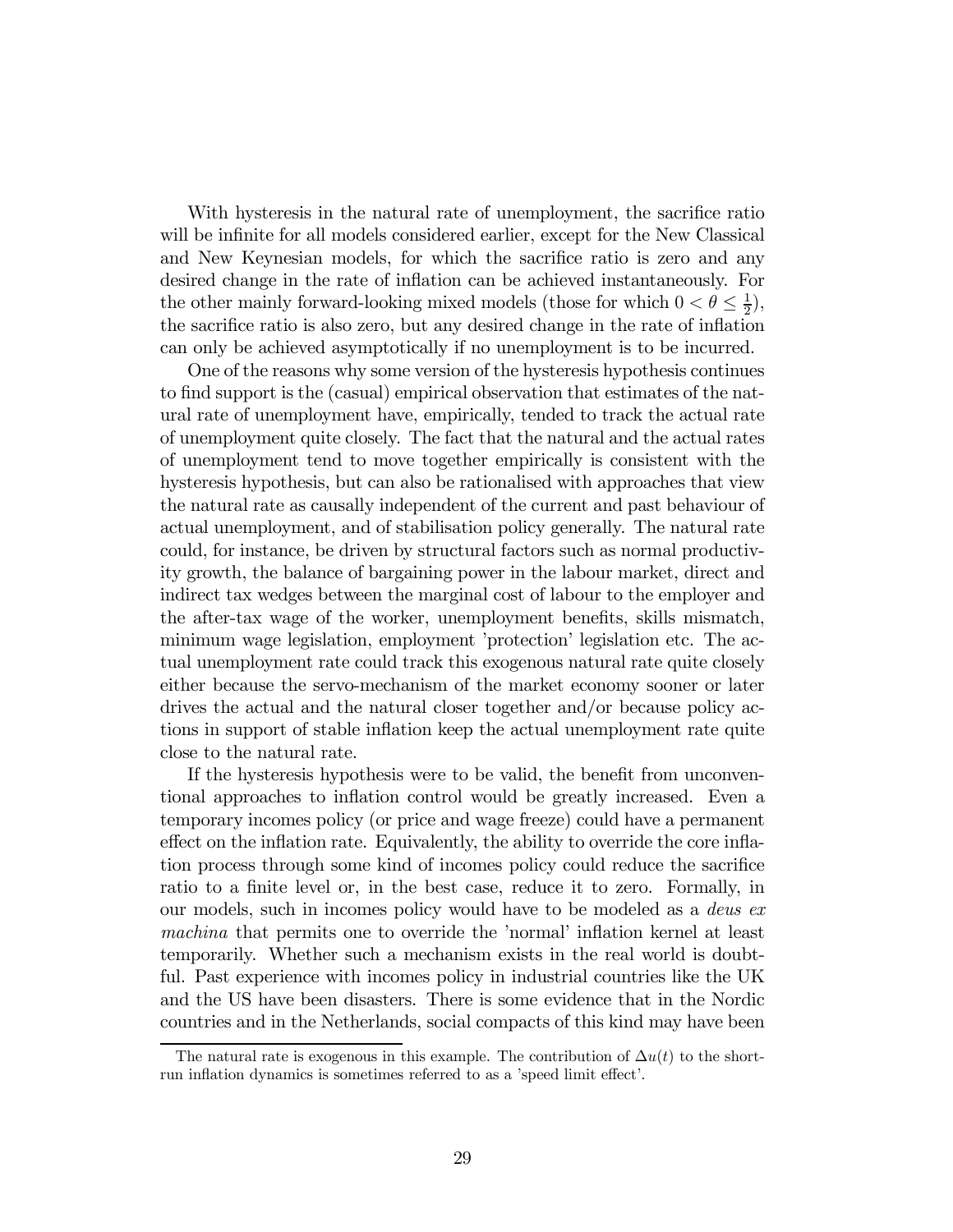successful. For this to work, a culture of cohesion, consensus and basic trust between the 'social partners' and the government must be firmly embedded.

### 5 Conclusion

The weight-watchers nostrum: "No gain without pain" applies to the disinflation process as well as to dieting. The benefits from eliminating moderate inflation cannot be enjoyed without incurring the pain of increased unemployment and lost production. All but two of the models considered in this review share this property. The exceptions are the New Classical and New Keynesian models.<sup>1</sup><sup>2</sup> All but two of the models have a finite sacrifice ratio: a permanent reduction in inflation can be achieved with a temporary increase in unemployment. The exceptions are the exogenous core inflation model and the model with hysteresis in the natural rate of unemployment. The richest model, and the one we consider most appropriate as a framework for monetary policy evaluation and design in low and moderate inflation countries is the mainly backward-looking mixed model with an exogenous natural rate of unemployment - our preferred model. Because it incorporates forward-looking behaviour as well as inflation inertia, it permits the explicit consideration of key issues faced by central bankers throughout the industrial world and in many candidate countries for accession.

The preferred model has the feature that painless disinflation is impossible. It also has the property that policies that reduce the sacrifice ratio by relying on the announcement effects on inflation today of policies that produce unemployment in the future, have two weaknesses. First, they may be time-inconsistent. A commitment to inflict pain (increased unemployment) in the future, after the anti-inflationary benefits have been achieved in full (making the increase in unemployment unnecessary), is not credible. Second, even if credible, such policies would delay the achievement of the anti-inflationary gains relative to a policy that imposes unemployment earlier (and which therefore has a higher sacrifice ratio). Finally, the preferred model highlights the role of changes in the real exchange rate in the disinflation process. Even if successful disinflation does not alter the long-run real exchange rate, a policy of disinflation under a floating exchange rate and with perfect international financial capital mobility is likely to be associated with an initial sharp appreciation of the real exchange rate followed by a more gradual real depreciation back to the invariant long-run real exchange

<sup>&</sup>lt;sup>12</sup>The mainly forward-looking mixed model with  $0 < \theta \leq \frac{1}{2}$  qualifies for a zero sacrifice ratio only on a technicality: costless disinflation is not possible in finite time, but only asymptotically.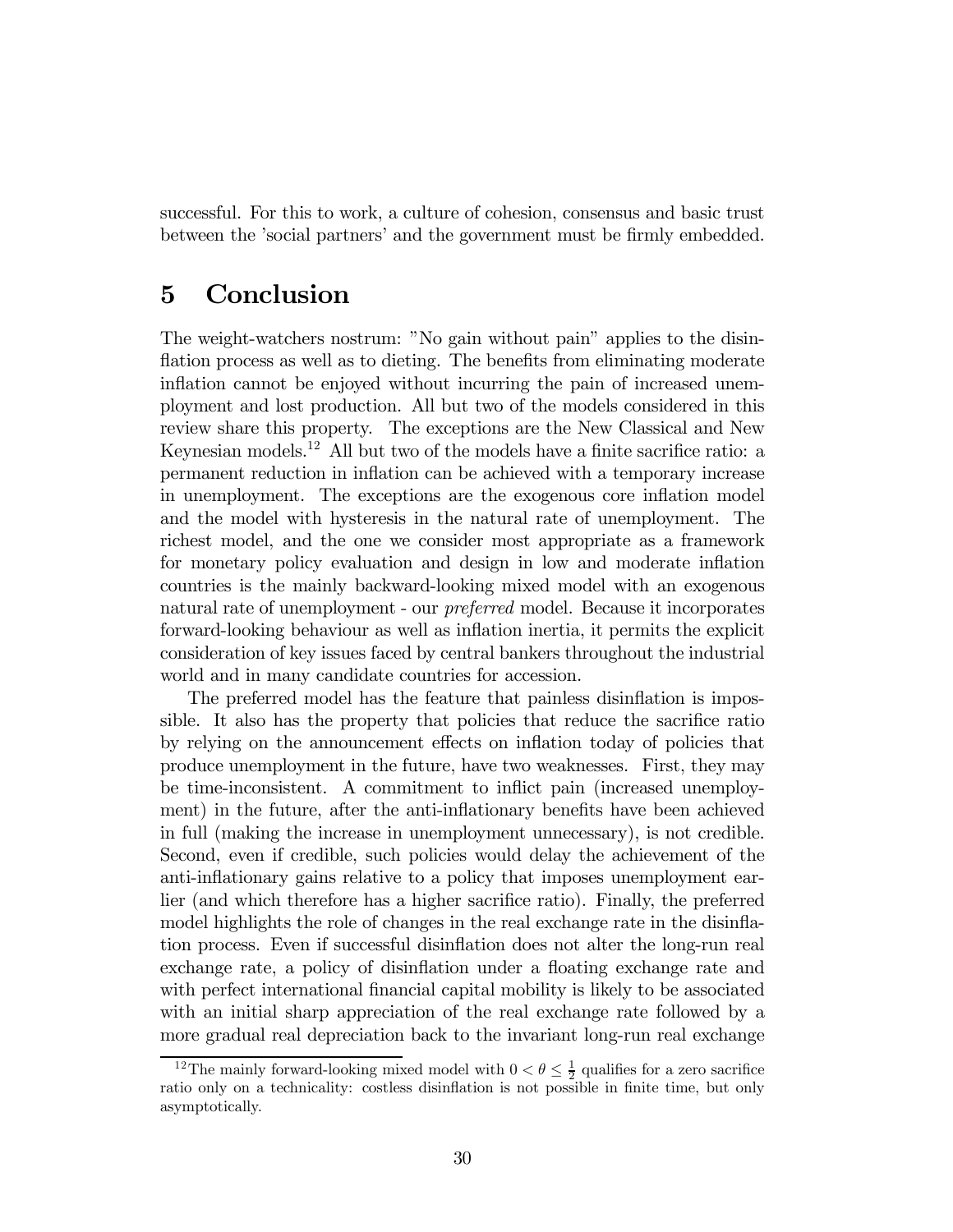rate. Such a pattern of real exchange rate variations raises the sacrifice ratio relative to a policy that keeps the real exchange rate constant. The policy also speeds up the achievement of the lower inflation target. The preferred model permits a transparent characterisation of the policy maker's menu of choice.

### References

- [1] Ball, Laurence [1994], "What Determines the Sacrifice Ratio?", in Monetary Policy, N. G. Mankiw, ed., Chicago, University of Chicago Press, pp. 155-82.
- [2] Ball, Laurence, Mankiw, N. Gregory and Romer, David [1988], "The New Keynesian Economics and the Output-Inflation Trade-Off", Brookings Papers on Economic Activity, Vol. 1, pp. 1-65.
- [3] Blanchard, Olivier J. and Summers, Lawrence [1986], "Hysteresis and the European Unemployment Model", NBER Macroeconomics Annual 1: pp. 15-78.
- [4] Buiter, Willem H. [1981], "The Superiority of Contingent Rules over Fixed Rules in Models with Rational Expectations", The Economic Journal, 91, September, pp. 647-70. Reprinted in Willem H. Buiter, Macroeconomic theory and stabilization policy, Manchester University Press, 1989, pp. 77-104.
- [5] Buiter, Willem H. [1985], "International Monetary Policy to Promote Economic Recovery", in C. van Ewijk and J.J. Klant (eds.), Monetary Conditions for Economic Recovery, Martinus Nijhof, Amsterdam. Reprinted as Chapter 6 in Willem H. Buiter, International Macroeconomics, Clarendon Press, Oxford, 1990, pp. 171-194.
- [6] Buiter, Willem H. and Jewitt, Ian [1981], "Staggered wage setting with real wage relativities: variations on a theme of Taylor", The Manchester School, Vol. 49, pp. 211-28. Reprinted in Willem H. Buiter, Macroeconomic theory and stabilization policy, Manchester University Press, 1989, pp. 183-199.
- [7] Buiter, Willem H. and Marcus H. Miller [1985], "Costs and benefits of an antiinflationary policy: questions and issues", in A. Argy and J. Neville, (eds), Inflation and Unemployment: Theory, Experience and Policy Making, London, George Allen and Unwin, reprinted in Willem